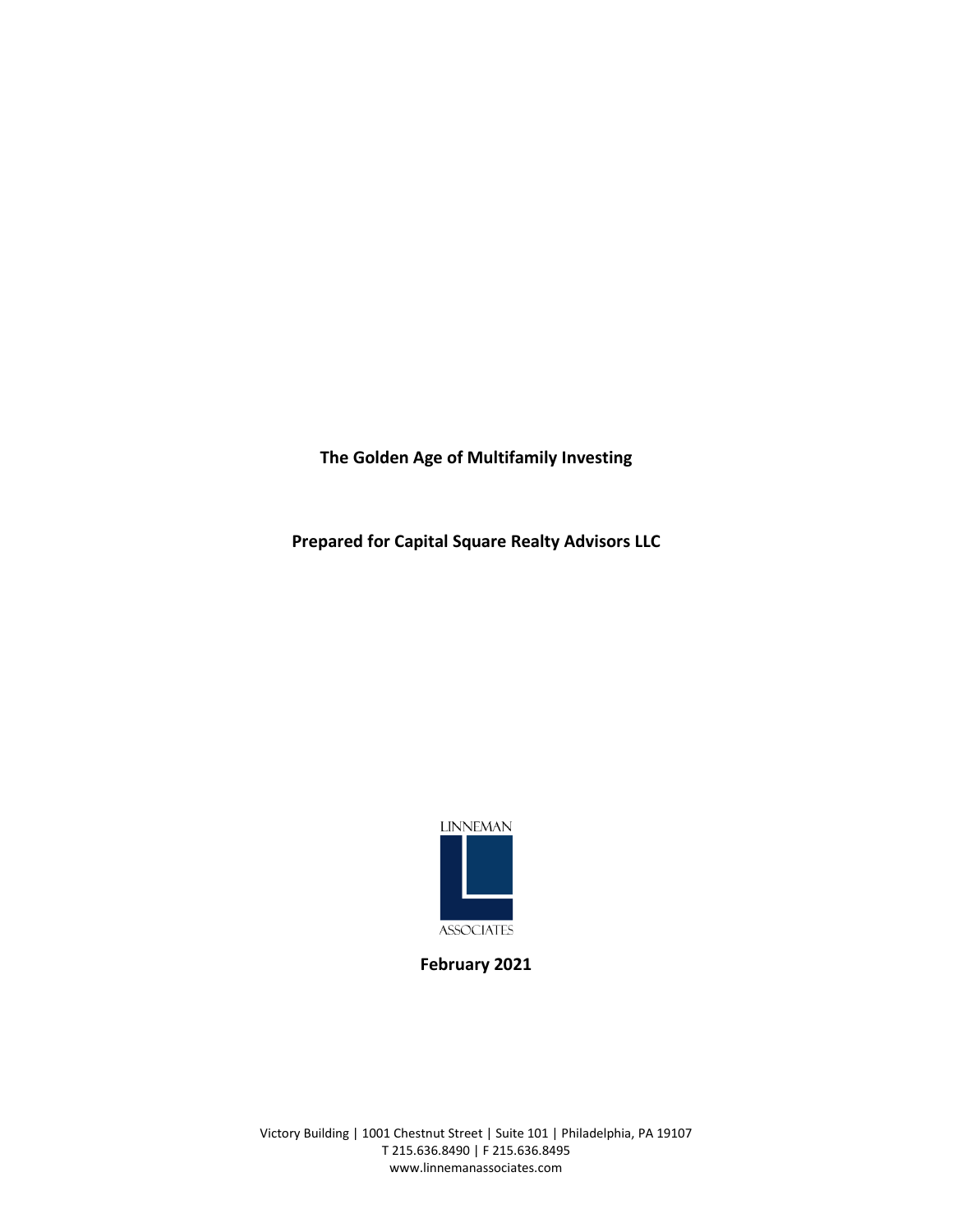### *U.S. Multifamily Investment Sector Overview*

In the modern era of commercial real estate (CRE) investing, the multifamily sector has generally outperformed the other major CRE sectors, with a notable increase in the sector's cumulative return premium since the Financial Crisis. At the foundation of multifamily sector performance is a stable and essential asset that benefits from younger generations renting longer and increasing numbers of empty nesters downsizing to rental housing. With short-term leases (to hedge inflation), diversified tenancy (versus a handful of anchor tenants), low tenant improvement and capex requirements, high NOI-to-cash flow margins relative to other CRE sectors, and a deep capital pool due to Freddie and Fannie, multifamily continues to be an attractive asset class.

Linneman Associates examined total return data back to 1993 and 1977, respectively, from the National Association of Real Estate Investment Trusts (NAREIT) and the National Council of Real Estate Investment Fiduciaries (NCREIF). On a nominal basis, an investor who put \$100 in the multifamily REIT index in 1993 would have had \$1,825 in 2019 (11.8% compounded annual growth rate, "CAGR"). In comparison, a \$100 investment would have grown to \$1,371 in the office REIT index (10.6% CAGR), \$1,470 in industrial (10.9%), \$1,142 in retail (9.8%), and just \$364 in hotels(5.1%). Similarly investing \$100 in the multifamily NCREIF index at the end of 1977 would have grown to \$6,000 (10.1% CAGR) by the third quarter of 2020, while the same investment in NCREIF's office, industrial, and retail indices would have increased to \$3,011 (8.3%), \$5,782 (10%), and \$4,029 (9%), respectively.

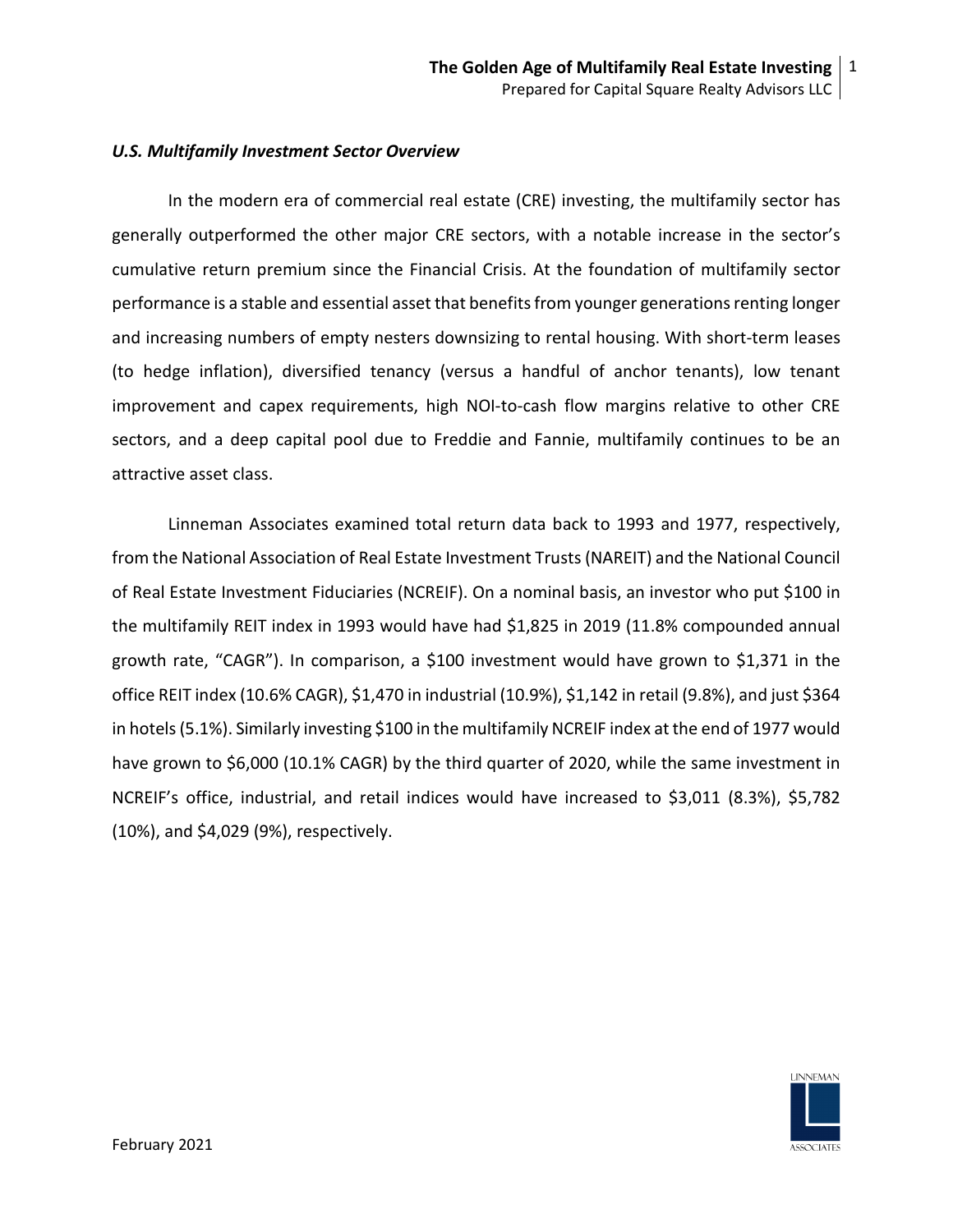Prepared for Capital Square Realty Advisors LLC



Linneman Associates used the same data to analyze ten- and three-year investment returns for each major property sector (figure 3). We found that if an investor bought the NCREIF total or sector portfolios at any time since 1978 and held for 10 years, he never would have lost money over the last 40+ years. Even if one invested at the top of the market, as long as the investor held for at least 10 years, he would at least get his capital back. Over the 131 10-year investment periods (using quarters) and the 159 3-year periods, the multifamily sector had the highest compounded annual investment returns and the lowest standard deviations. In the 3 year analysis, multifamily had the lowest incidence of negative returns. Similarly, of the five traditional CRE sectors (office, industrial, retail, multifamily, hotel), multifamily also performed best among the NAREIT indices, with the highest CAGR, lowest standard deviation, and lowest incidence of negative returns.

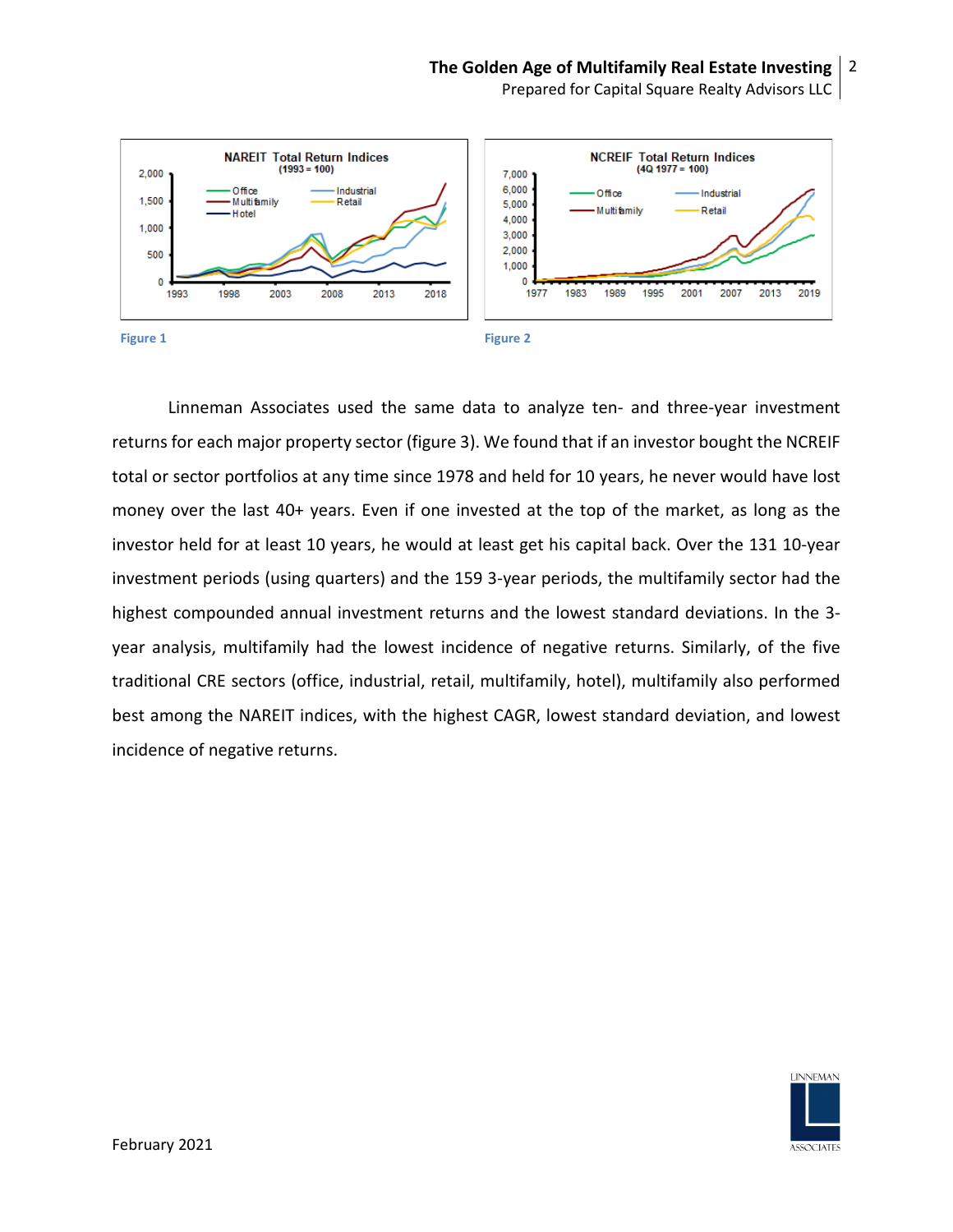Prepared for Capital Square Realty Advisors LLC

|                       | 10-Year Hold Period CAGRs (%) |     |        |            |             |      | 3-Year Hold Period CAGRs (%) |            |      |                    |
|-----------------------|-------------------------------|-----|--------|------------|-------------|------|------------------------------|------------|------|--------------------|
|                       |                               |     |        |            | % Pds. of   |      |                              |            |      | % Pds. of          |
|                       | Avg                           | SD  | Min    | <b>Max</b> | Neg. Return | Avg  | SD                           | <b>Min</b> | Max  | <b>Neg. Return</b> |
| <b>NAREIT INDICES</b> |                               |     |        |            |             |      |                              |            |      |                    |
| <b>All REITS</b>      | 10.9                          | 3.9 | 4.7    | 23.4       | 0%          | 10.6 | 11.9                         | $-22.4$    | 34.2 | 17%                |
| Equity                | 12.7                          | 6.3 | 5.1    | 23.4       | 0%          | 12.4 | 10.5                         | $-12.4$    | 29.2 | 13%                |
| Office                | 9.3                           | 4.5 | 2.7    | 18.0       | 0%          | 10.9 | 11.8                         | $-13.5$    | 39.6 | 13%                |
| <b>Industrial</b>     | 7.8                           | 7.2 | $-0.7$ | 17.5       | 12%         | 11.2 | 15.7                         | $-28.4$    | 27.9 | 13%                |
| Retail                | 11.3                          | 4.8 | 3.7    | 19.0       | 0%          | 11.2 | 14.7                         | $-17.9$    | 35.6 | 25%                |
| Apartment             | 12.0                          | 2.4 | 7.5    | 16.0       | 0%          | 12.2 | 9.7                          | $-10.0$    | 30.2 | 8%                 |
| <b>Healthcare</b>     | 13.4                          | 3.4 | 8.2    | 19.9       | 0%          | 12.1 | 10.6                         | $-10.4$    | 34.7 | 13%                |
| Lodging               | 5.0                           | 3.4 | $-1.6$ | 13.0       | 12%         | 6.4  | 15.9                         | $-26.2$    | 36.4 | 25%                |
| Self-Storage          | 16.3                          | 1.7 | 12.8   | 19.1       | 0%          | 15.9 | 11.4                         | $-5.1$     | 32.3 | 17%                |
| <b>Diversified</b>    | 8.7                           | 2.9 | 3.1    | 13.5       | 0%          | 8.7  | 11.2                         | $-13.3$    | 26.8 | 21%                |
| <b>NCREIF INDICES</b> |                               |     |        |            |             |      |                              |            |      |                    |
| All                   | 8.3                           | 2.6 | 4.0    | 13.3       | 0%          | 9.0  | 5.7                          | $-4.7$     | 18.7 | 12%                |
| Office                | 7.2                           | 3.6 | 0.4    | 13.4       | 0%          | 8.2  | 7.4                          | $-8.0$     | 19.9 | 15%                |
| <b>Industrial</b>     | 8.9                           | 2.5 | 4.8    | 13.3       | 0%          | 9.9  | 6.4                          | $-5.7$     | 17.8 | 11%                |
| Retail                | 9.3                           | 2.5 | 5.2    | 13.8       | 0%          | 9.5  | 5.7                          | $-1.9$     | 20.4 | 6%                 |
| Apartment             | 9.4                           | 2.1 | 6.1    | 14.6       | 0%          | 10.0 | 5.1                          | $-5.9$     | 16.5 | 6%                 |

Source: NAREIT (1993-2019), NCREIF (1Q1978-3Q2020), Linneman Associates

CAGR = Compounded Annual Growth Rate; SD = Standard Deviation

### **Figure 3**

Large cumulative shortages (versus historical norms) of both multifamily and single-family housing starts existed before the shutdown depression began. The cumulative 18-year multifamily shortfall held steady at 797,000 units through November 2020, driving up rents and pricing. According to the 2018 Census Rental Housing Finance Survey, 56% of all multifamily units (in structures with 5+ units) were built before 1980. Housing production in the second half of 2020 was amazingly resilient and far stronger than many anticipated. People are putting their involuntary savings into upgrading their housing, particularly in the suburbs, as many urban dwellers seek more space – through both ownership and rentals. Notably, height restrictions (i.e., no hi-rises) in the suburbs limit oversupply.

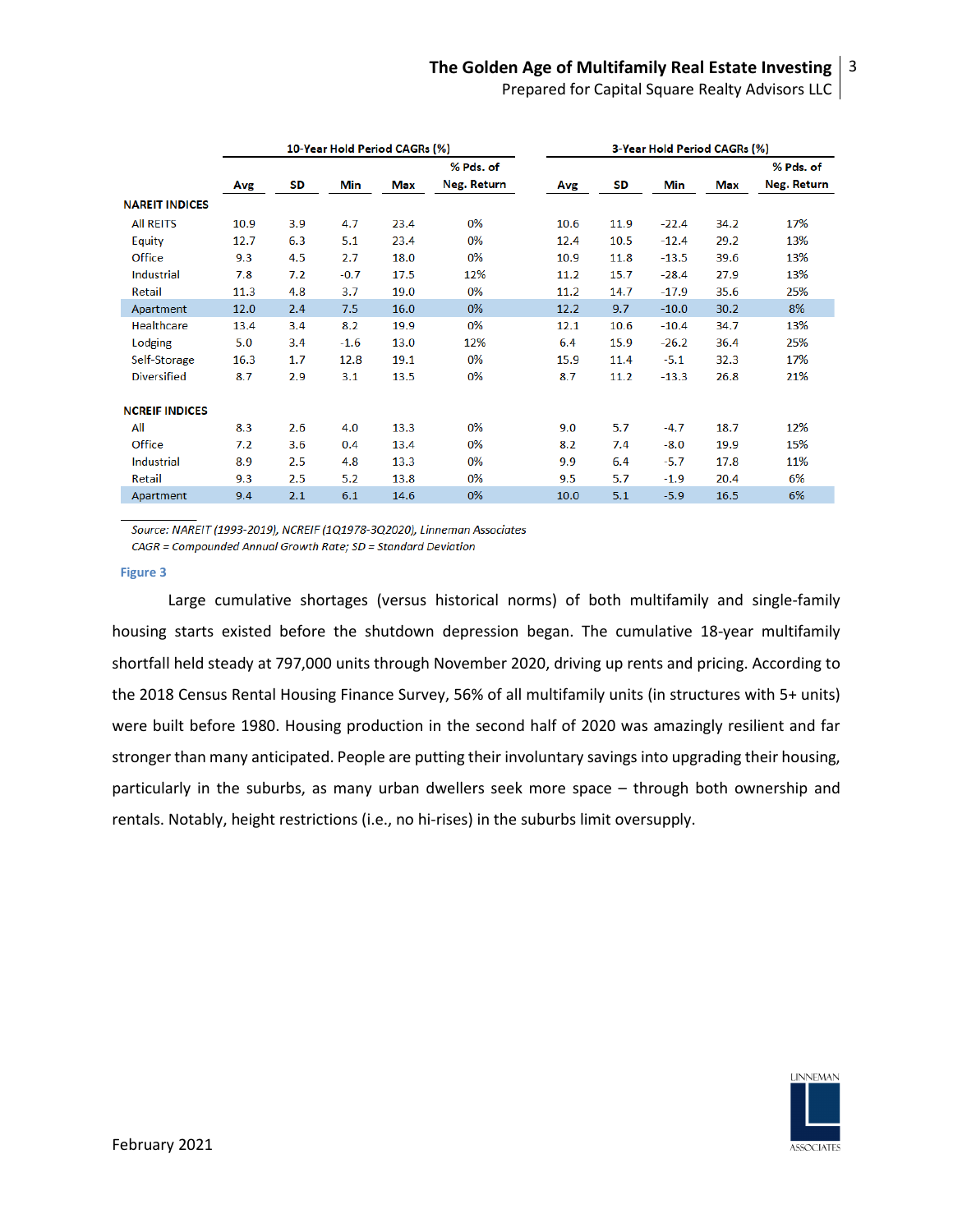Prepared for Capital Square Realty Advisors LLC

















**Figure 8 Figure 9**

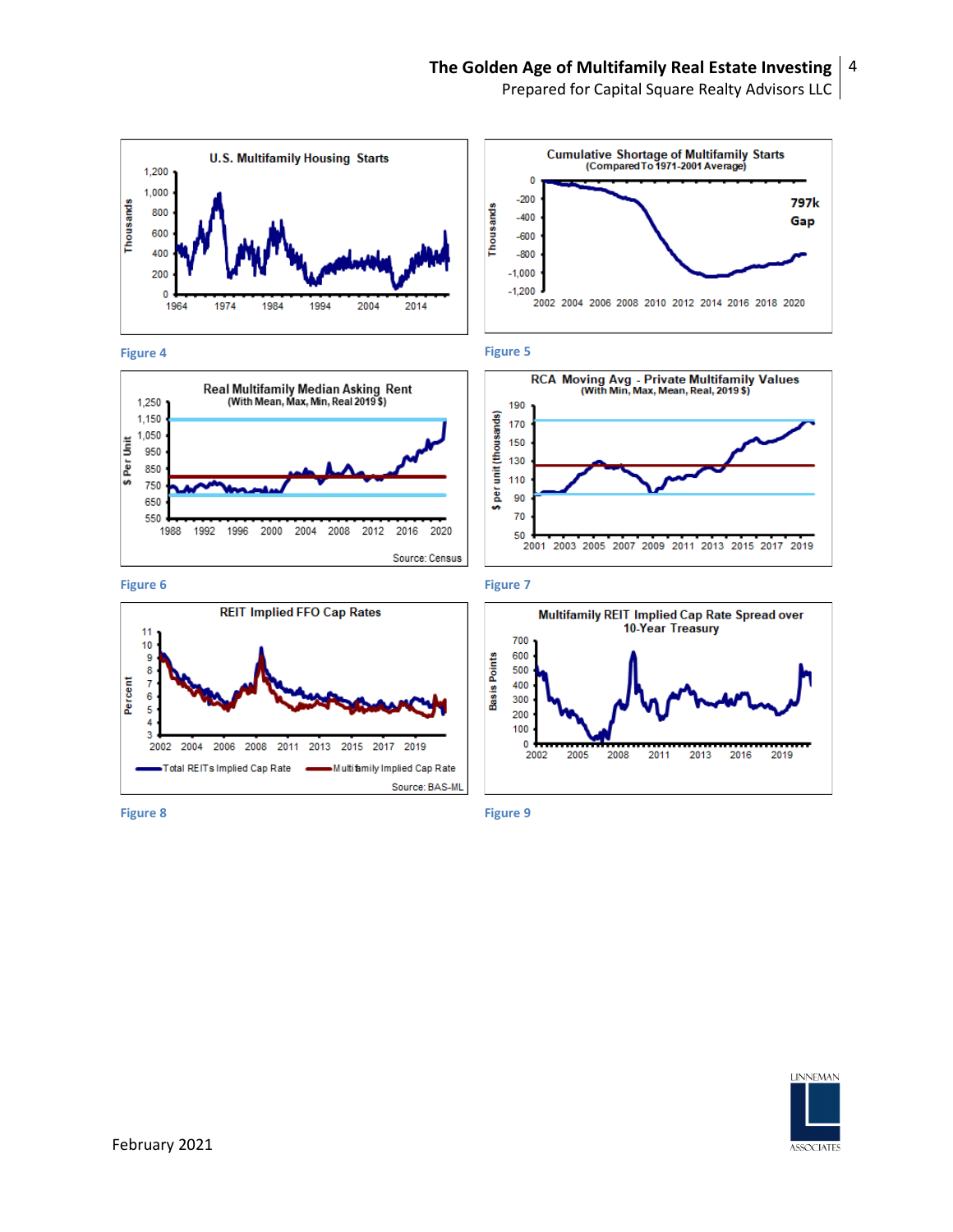The Census Bureau's quarterly Housing Vacancy Survey indicates that the U.S. multifamily vacancy rate was 6.4% in the third quarter of 2020. This is 50 bps below the 1976-2001 long-term average of 6.9%. The series peaked at 11.1% in the fourth quarter of 2009 and is at the lowest point since 1985. In comparison, at 7.9% in the third quarter of 2020, NCREIF's institutional quality multifamily vacancy rate increased by 210 bps over the year and 50 bps during the quarter. However, this will revert as pandemic uncertainties dissipate, and the labor market strengthens.

|                          |            |                           |             | Multifamily Rental Property Inventory by Vintage |             |                   |
|--------------------------|------------|---------------------------|-------------|--------------------------------------------------|-------------|-------------------|
| Units in 000s            |            | Units in Properties with: |             |                                                  |             |                   |
|                          |            |                           |             |                                                  | % Share Per | Cumulative %      |
|                          | 5-24 units | 25-49 units               | $50+$ units | Total 5+ units                                   | Vintage     | Share Per Vintage |
| 2016 to 2018             | 4          | 53                        | 508         | 565                                              | 2.3         | 94.5              |
| 2013 to 2015             | 61         | 125                       | 1,044       | 1,230                                            | 4.9         | 92.2              |
| 2010 to 2012             | 165        | 113                       | 684         | 962                                              | 3.9         | 87.3              |
| 2005 to 2009             | 178        | 221                       | 1,546       | 1,945                                            | 7.8         | 83.4              |
| 2000 to 2004             | 250        | 150                       | 1,753       | 2,153                                            | 8.6         | 75.6              |
| 1990 to 1999             | 416        | 384                       | 1,830       | 2,630                                            | 10.6        | 67.0              |
| 1980 to 1989             | 755        | 350                       | 3,271       | 4.376                                            | 17.6        | 56.4              |
| 1970 to 1979             | 822        | 450                       | 3.317       | 4.589                                            | 18.4        | 38.8              |
| 1960 to 1969             | 764        | 268                       | 1.430       | 2.462                                            | 9.9         | 20.4              |
| 1959 or earlier          | 1.161      | 538                       | 910         | 2.609                                            | 10.5        | 10.5              |
| Not reported             | 170        | 148                       | 1,052       | 1,370                                            | 5.5         |                   |
| <b>Total Units</b>       | 4.746      | 2.801                     | 17.344      | 24.891                                           |             |                   |
| <b>Median Year Built</b> | 1970       | 1983                      | 1986        |                                                  |             |                   |
| <b>Mean Year Built</b>   | 1965       | 1974                      | 1986        |                                                  |             |                   |

Source: Census, 2018 Rental Finance Housing Survey (released Oct. 2020), Linneman Associates LLC https://www.census.gov/data-tools/demo/rhfs/#/

**Figure 10**

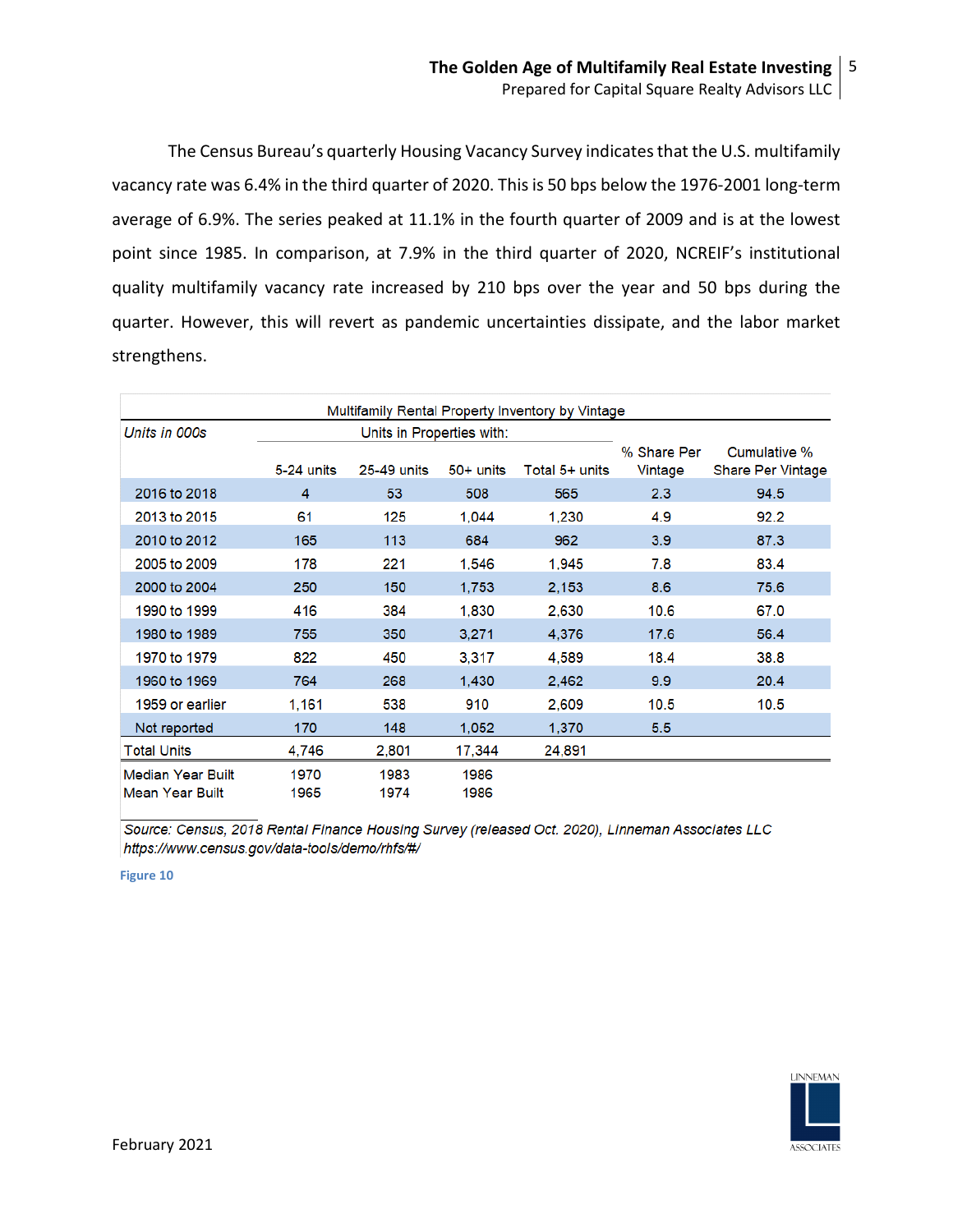# *Multifamily Outlook*

Linneman Associates examined the historical relationship between employment growth and commercial property vacancy rates and determined that over the long term, for every 100 bp (1%) increase in U.S. employment, the U.S. multifamily vacancy rate declines by 26 bps. Given that Linneman Associates projects 17.4 million net new jobs in 2021-2025 (8 million of which in 2021), we anticipate that the U.S. multifamily vacancy rate will decline by 320 bps over that period, to 3.3% based on the Census series or 4.8% based on NCREIF data, respectively.





The Linneman Real Estate Index (LREI) monitors the supply of real estate capital, as proxied by the aggregate flow of commercial real estate debt (the numerator), with the fundamental demand for space, as measured by nominal GDP (the denominator). Linneman Associates research indicates this metric is the







key determinant of cap rates, showing that a 100-bp increase in the LREI results in a 22-bp decline in multifamily cap rates. As the Fed intended with its "QE Infinity" monetary injections, there is significant liquidity in the capital markets. Linneman Associates anticipatesthat inflation over the next decade will be concentrated in investable assets (rather than consumer goods), as that is where banks will disproportionately direct their capital. As a result, Linneman Associates expects

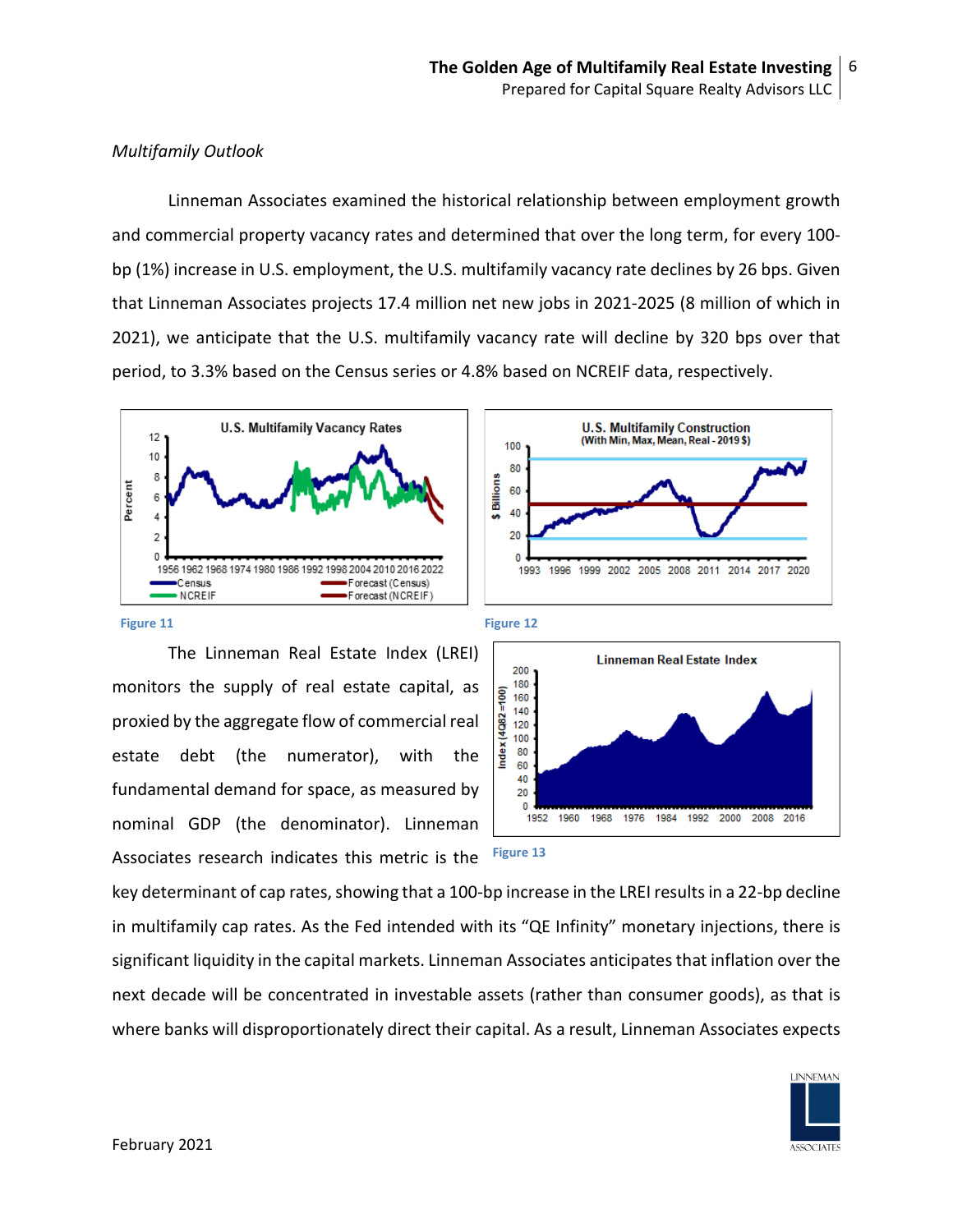cap rates to fall over the next decade as the money injected during the Fed's "QE Infinity" chases assets.

The multifamily sector and housing in general further benefit from Freddie Mac and Fannie Mae's deep pools of capital, as well as from direct HUD loans. Since 1985, there have only been two periods of extended year-over-year declines in quarterly multifamily and commercial mortgages outstanding: 1991-1994 and 2009-2013. During both periods, outstanding commercial mortgages dramatically declined to a greater degree, and during the Financial Crisis, multifamily mortgages largely went flat.



### *Southeast and Texas Multifamily Investment Opportunity*

In 2006, we co-authored, with Albert Saiz, a study in which we forecasted U.S. population by county and MSA. We found that past recent growth, the presence of immigrants, the fractions of population older than 25 and younger than 65, low taxes, and good weather are all positively associated with population growth. At that time, our forecasts revealed that most growth and real estate development would occur in the West, the Southeast, and along the Southern I-85 route, which for the most part has played out. Linneman Associates expects that robust growth will continue in the Southeast and westward through Texas. Our statistical analysis revealed that high growth occurs where: people want to live and play; firms find it efficient to produce; necessary building approvals are relatively easy and can accommodate potential growth; and other "wild card" factors are in play. We found that the single most important factor in

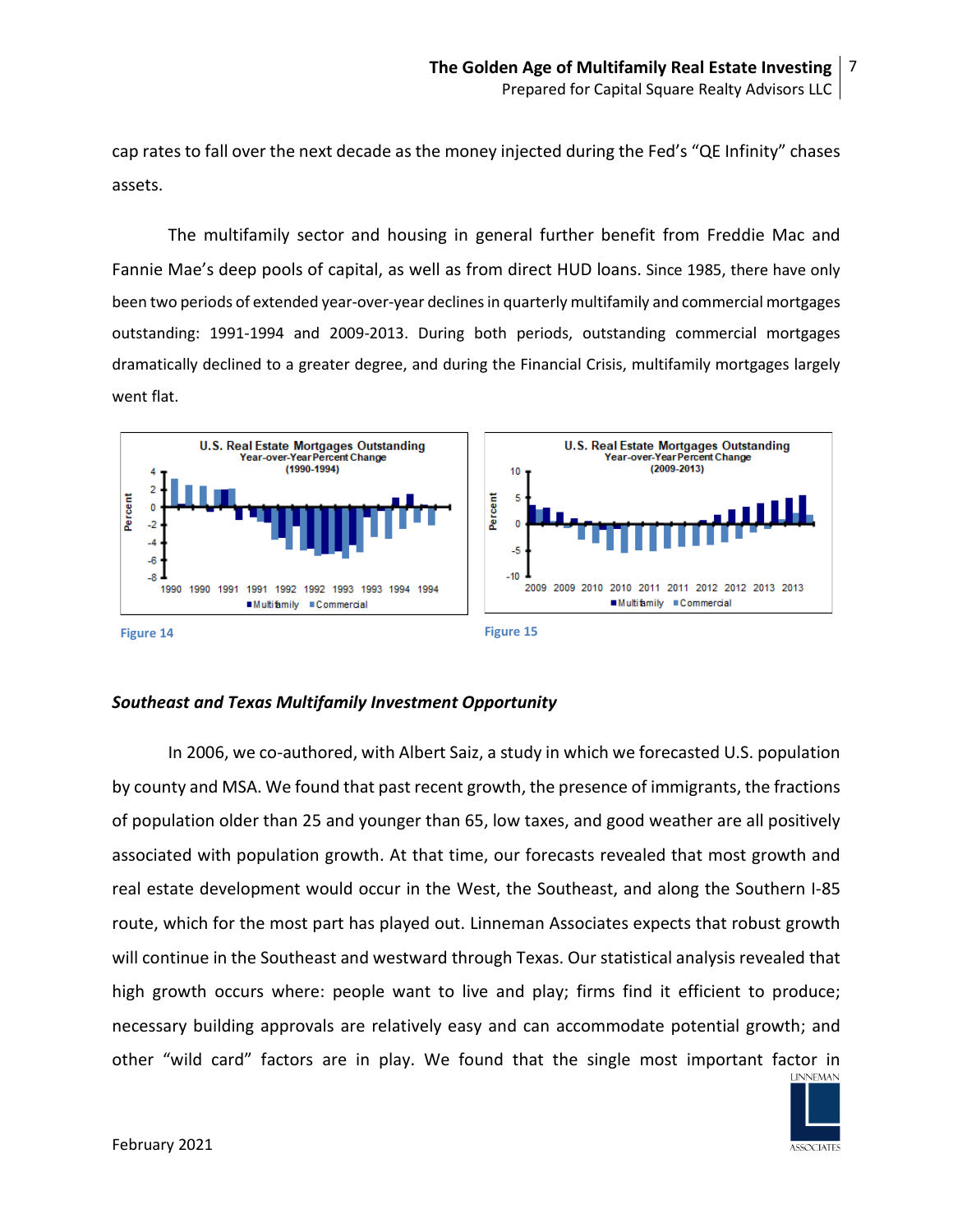determining future population growth is past growth, which accounted for 69% of the forces driving our forecasts at that time.



When the once-in-a-century pandemic shutdown occurred, savings rates soared because people were no longer able to spend their disposable income on vacations, concerts, dance classes, dining out, etc. As a result, people were able to quickly accumulate down payments and buy homes sooner than expected, driving the home ownership rate up (rental propensities down). However, this is a temporary shock to the system and home ownership will revert closer to the long-term average, as savings patterns normalize. That is, the pandemic simply sped up the process and caused a time shift in homebuying, so those who bought in 2020 will not also be buying in 2021.

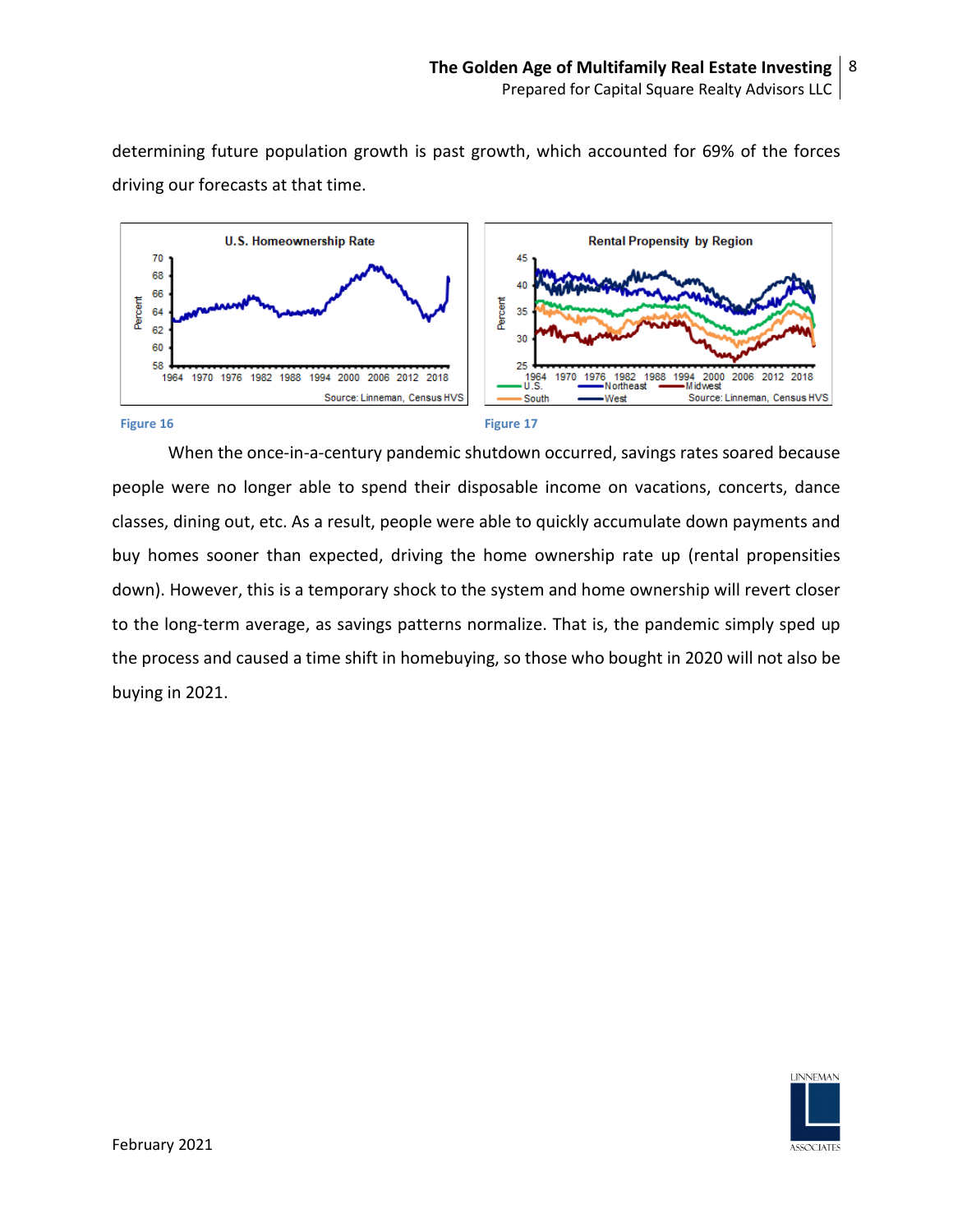Figures 19 and 20, respectively, detail the top 50 MSAs with the largest absolute and percentage growth in population between 2010 and 2019. On an absolute basis, the greatest population growth occurred in the Dallas (+1.20 million), Houston (+1.45 million), Phoenix (+755,000), Atlanta (+733,000), and D.C. (+630,000) MSAs, while the top percentage growth was seen in The Villages, FL (+3.95% compounded annual growth), Myrtle Beach (+3.12%), Austin (+2.94%), Midland (+2.86%), and St. George, UT (+2.83%). Thus, the Southeast and Texas are disproportionately represented among the top performers. It is notable that twenty-five of the MSAs **Figure 18**appear on both Top 50 lists, of which sixteen markets are in the Southeast or Texas.

MSAS Achieving Both the Top 50 Highest Absolute and Percentage Growth in Population 2010-2019 1 Austin-Round Rock-Georgetown, TX Metro Area 2 Boise City, ID Metro Area 3 Cape Coral-Fort Myers, FL Metro Area 4 Charleston-North Charleston, SC Metro Area 5 Charlotte-Concord-Gastonia, NC-SC Metro Area 6 Colorado Springs, CO Metro Area 7 Dallas-Fort Worth-Arlington, TX Metro Area 8 Denver-Aurora-Lakewood, CO Metro Area 9 Des Moines-West Des Moines, IA Metro Area 10 Fayetteville-Springdale-Rogers, AR Metro Area 11 Houston-The Woodlands-Sugar Land, TX Metro Area 12 Jacksonville, FL Metro Area 13 Lakeland-Winter Haven, FL Metro Area 14 Las Vegas-Henderson-Paradise, NV Metro Area 15 Myrtle Beach-Conway-North Myrtle Beach, SC-NC Metro Area 16 Nashville-Davidson--Murfreesboro--Franklin, TN Metro Area 17 North Port-Sarasota-Bradenton, FL Metro Area 18 Ogden-Clearfield, UT Metro Area 19 Orlando-Kissimmee-Sanford, FL Metro Area 20 Phoenix-Mesa-Chandler, AZ Metro Area 21 Provo-Orem, UT Metro Area 22 Raleigh-Cary, NC Metro Area 23 San Antonio-New Braunfels, TX Metro Area 24 Seattle-Tacoma-Bellevue, WA Metro Area 25 Tampa-St Petersburg-Clearwater, FL Metro Area

Source: Census; shading indicates Southeast or Texas MSAs

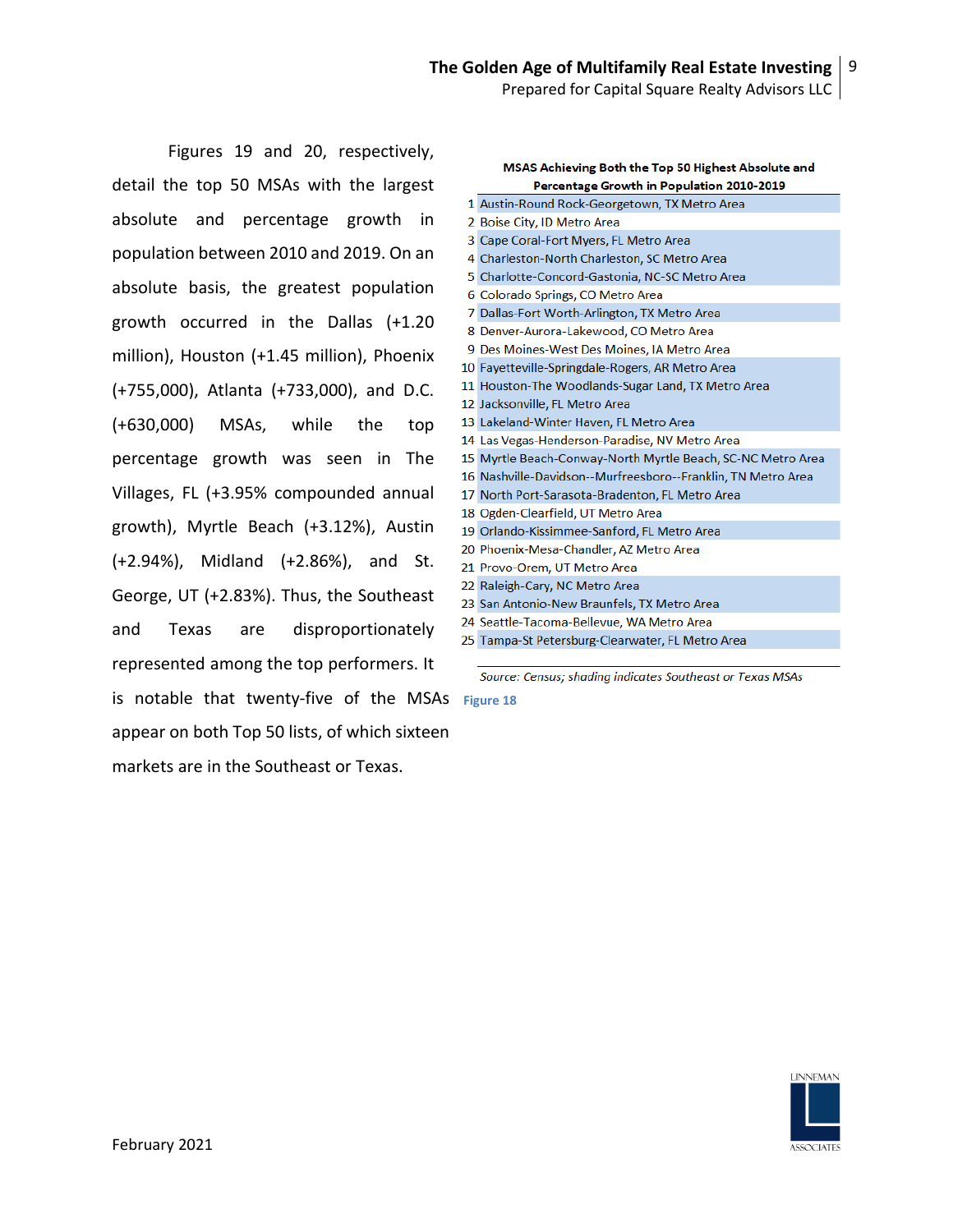Prepared for Capital Square Realty Advisors LLC

| MSA Population Growth 2010-2019 - Sorted by Absolute Change                                                          |                   |               |                          |  |
|----------------------------------------------------------------------------------------------------------------------|-------------------|---------------|--------------------------|--|
|                                                                                                                      |                   | 2010-2019     | 2010-2019                |  |
|                                                                                                                      | 2019              | Population    | <b>Population Change</b> |  |
| Geographic Area                                                                                                      | <b>Population</b> | <b>Change</b> | (CAGR %)                 |  |
| <b>United States</b>                                                                                                 | 328,239,523       | 19,493,985    | 0.68                     |  |
| In Metropolitan Statistical Area                                                                                     | 282,828,515       | 19,731,846    | 0.81                     |  |
|                                                                                                                      |                   |               |                          |  |
| 1 Dallas-Fort Worth-Arlington, TX Metro Area                                                                         | 7,573,136         | 1,206,594     | 1.95                     |  |
| 2 Houston-The Woodlands-Sugar Land, TX Metro Area                                                                    | 7,066,141         | 1,145,725     | 1.99                     |  |
| 3 Phoenix-Mesa-Chandler, AZ Metro Area                                                                               | 4,948,203         | 755,316       | 1.86                     |  |
| 4 Atlanta-Sandy Springs-Alpharetta, GA Metro Area                                                                    | 6,020,364         | 733,636       | 1.45                     |  |
| 5 Washington-Arlington-Alexandria, DC-VA-MD-WV Metro Area                                                            | 6,280,487         | 630,947       | 1.18                     |  |
| 6 Miami-Fort Lauderdale-Pompano Beach, FL Metro Area                                                                 | 6,166,488         | 601,853       | 1.15                     |  |
| 7 Seattle-Tacoma-Bellevue, WA Metro Area                                                                             | 3,979,845         | 540,036       | 1.63                     |  |
| 8 Austin-Round Rock-Georgetown, TX Metro Area                                                                        | 2,227,083         | 510,794       | 2.94                     |  |
| 9 Orlando-Kissimmee-Sanford, FL Metro Area                                                                           | 2,608,147         | 473,736       | 2.25                     |  |
| 10 Riverside-San Bernardino-Ontario, CA Metro Area                                                                   | 4,650,631         | 425,780       | 1.07                     |  |
| 11 Denver-Aurora-Lakewood, CO Metro Area                                                                             | 2,967,239         | 423,757       | 1.73                     |  |
| 12 Tampa-St Petersburg-Clearwater, FL Metro Area                                                                     | 3,194,831         | 411,588       | 1.54                     |  |
| 13 San Antonio-New Braunfels, TX Metro Area                                                                          | 2,550,960         | 408,452       | 1.96                     |  |
| 14 San Francisco-Oakland-Berkeley, CA Metro Area                                                                     | 4,731,803         | 396,412       | 0.98                     |  |
| 15 Charlotte-Concord-Gastonia, NC-SC Metro Area                                                                      | 2,636,883         | 392,923       | 1.81                     |  |
| 16 Los Angeles-Long Beach-Anaheim, CA Metro Area                                                                     | 13,214,799        | 385,962       | 0.33                     |  |
| 17 Boston-Cambridge-Newton, MA-NH Metro Area                                                                         | 4,873,019         | 320,617       | 0.76                     |  |
| 18 New York-Newark-Jersey City, NY-NJ-PA Metro Area                                                                  | 19,216,182        | 319,073       | 0.19                     |  |
| 19 Las Vegas-Henderson-Paradise, NV Metro Area                                                                       | 2,266,715         | 315,446       | 1.68                     |  |
|                                                                                                                      |                   |               | 0.98                     |  |
| 20 Minneapolis-St Paul-Bloomington, MN-WI Metro Area<br>21 Nashville-Davidson--Murfreesboro--Franklin, TN Metro Area | 3,640,043         | 306,410       |                          |  |
|                                                                                                                      | 1,934,317         | 288,117       | 1.81                     |  |
| 22 Portland-Vancouver-Hillsboro, OR-WA Metro Area                                                                    | 2,492,412         | 266,403       | 1.26                     |  |
| 23 Raleigh-Cary, NC Metro Area                                                                                       | 1,390,785         | 260,295       | 2.33                     |  |
| 24 San Diego-Chula Vista-Carlsbad, CA Metro Area                                                                     | 3,338,330         | 243,017       | 0.84                     |  |
| 25 Columbus, OH Metro Area                                                                                           | 2,122,271         | 220,297       | 1.23                     |  |
| 26 Sacramento-Roseville-Folsom, CA Metro Area                                                                        | 2,363,730         | 214,603       | 1.06                     |  |
| 27 Jacksonville, FL Metro Area                                                                                       | 1,559,514         | 213,918       | 1.65                     |  |
| 28 Indianapolis-Carmel-Anderson, IN Metro Area                                                                       | 2,074,537         | 186,660       | 1.05                     |  |
| 29 Oklahoma City, OK Metro Area                                                                                      | 1,408,950         | 155,963       | 1.31                     |  |
| 30 San Jose-Sunnyvale-Santa Clara, CA Metro Area                                                                     | 1,990,660         | 153,749       | 0.90                     |  |
| 31 Cape Coral-Fort Myers, FL Metro Area                                                                              | 770,577           | 151,823       | 2.47                     |  |
| 32 Kansas City, MO-KS Metro Area                                                                                     | 2,157,990         | 148,648       | 0.80                     |  |
| 33 Salt Lake City, UT Metro Area                                                                                     | 1,232,696         | 144,823       | 1.40                     |  |
| 34 Charleston-North Charleston, SC Metro Area                                                                        | 802,122           | 137,515       | 2.11                     |  |
| 35 Philadelphia-Camden-Wilmington, PA-NJ-DE-MD Metro Area                                                            | 6,102,434         | 137,091       | 0.25                     |  |
| 36 North Port-Sarasota-Bradenton, FL Metro Area                                                                      | 836,995           | 134,714       | 1.97                     |  |
| 37 Boise City, ID Metro Area                                                                                         | 749,202           | 132,641       | 2.19                     |  |
| 38 Lakeland-Winter Haven, FL Metro Area                                                                              | 724,777           | 122,682       | 2.08                     |  |
| 39 Provo-Orem, UT Metro Area                                                                                         | 648,252           | 121,442       | 2.33                     |  |
| 40 Myrtle Beach-Conway-North Myrtle Beach, SC-NC Metro Area                                                          | 496,901           | 120,179       | 3.12                     |  |
| 41 Richmond, VA Metro Area                                                                                           | 1,291,900         | 105,399       | 0.95                     |  |
| 42 Colorado Springs, CO Metro Area                                                                                   | 745,791           | 100,178       | 1.62                     |  |
| 43 Greenville-Anderson, SC Metro Area                                                                                | 920,477           | 96,365        | 1.24                     |  |
| 44 Fayetteville-Springdale-Rogers, AR Metro Area                                                                     | 534,904           | 94,783        | 2.19                     |  |
| 45 McAllen-Edinburg-Mission, TX Metro Area                                                                           | 868,707           | 93,938        | 1.28                     |  |
| 46 Des Moines-West Des Moines, IA Metro Area                                                                         | 699,292           | 92,817        | 1.59                     |  |
| 47 Baltimore-Columbia-Towson, MD Metro Area                                                                          | 2,800,053         | 89,564        | 0.36                     |  |
| 48 Ogden-Clearfield, UT Metro Area                                                                                   | 683,864           | 86,705        | 1.52                     |  |
| 49 Omaha-Council Bluffs, NE-IA Metro Area                                                                            | 949,442           | 84,092        | 1.04                     |  |
| 50 Grand Rapids-Kentwood, MI Metro Area                                                                              | 1,077,370         | 83,700        | 0.90                     |  |

**Figure 19**

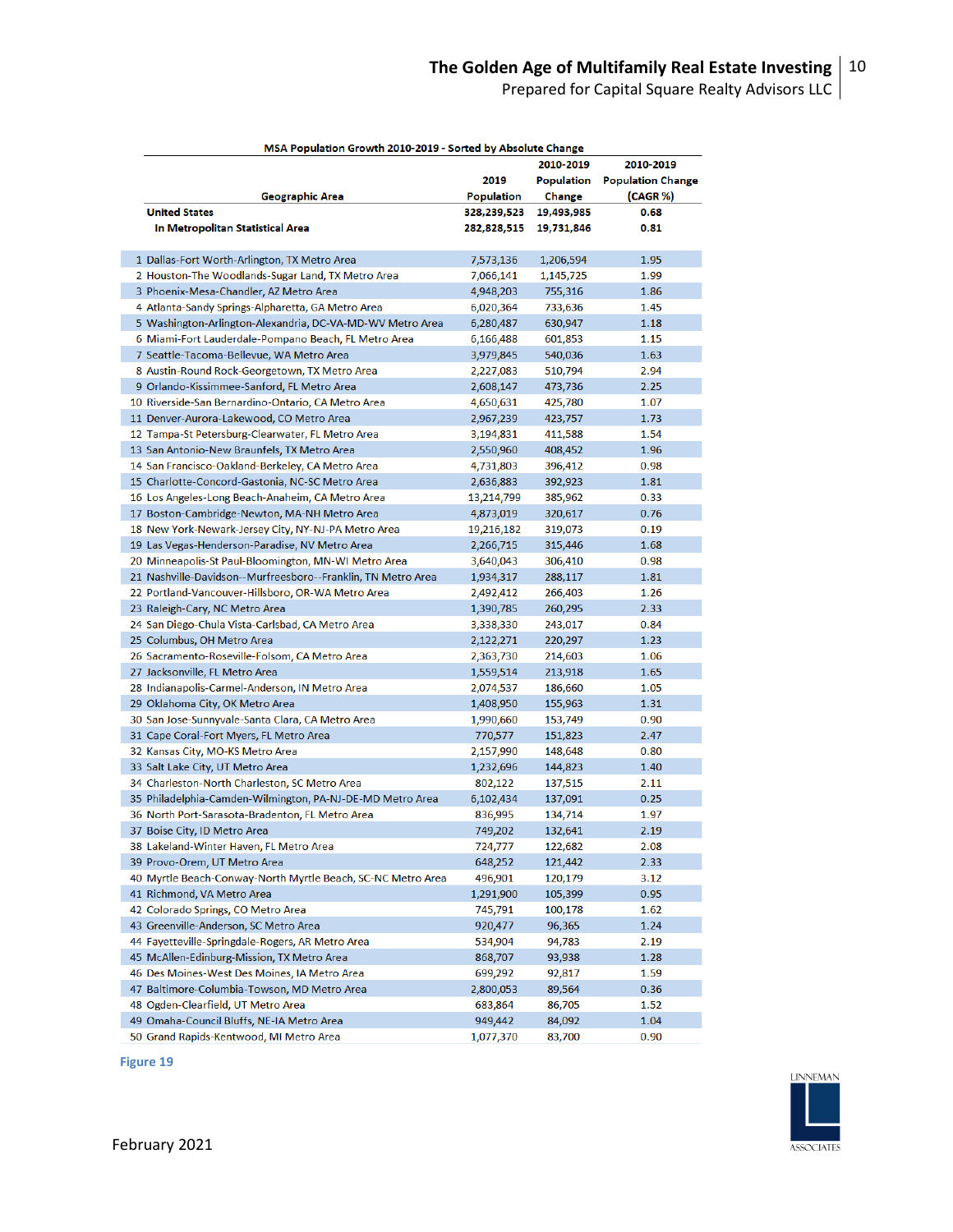Prepared for Capital Square Realty Advisors LLC

| MSA Population Growth 2010-2019 - Sorted by Compounded Annual Growth |             |            |                          |
|----------------------------------------------------------------------|-------------|------------|--------------------------|
|                                                                      |             | 2010-2019  | 2010-2019                |
|                                                                      | 2019        | Population | <b>Population Change</b> |
| Geographic Area                                                      | Population  | Change     | (CAGR %)                 |
| <b>United States</b>                                                 | 328,239,523 | 19,493,985 | 0.68                     |
| In Metropolitan Statistical Area                                     | 282,828,515 | 19,731,846 | 0.81                     |
| 1 The Villages, FL Metro Area                                        | 132,420     | 39,000     | 3.95                     |
| 2 Myrtle Beach-Conway-North Myrtle Beach, SC-NC Metro Area           | 496,901     | 120,179    | 3.12                     |
| 3 Austin-Round Rock-Georgetown, TX Metro Area                        | 2,227,083   | 510,794    | 2.94                     |
| 4 Midland, TX Metro Area                                             | 182,603     | 40,932     | 2.86                     |
| 5 St George, UT Metro Area                                           | 177,556     | 39,441     | 2.83                     |
| 6 Greeley, CO Metro Area                                             | 324,492     | 71,667     | 2.81                     |
| 7 Bend, OR Metro Area                                                | 197,692     | 39,959     | 2.54                     |
| 8 Cape Coral-Fort Myers, FL Metro Area                               | 770,577     | 151,823    | 2.47                     |
| 9 Provo-Orem, UT Metro Area                                          | 648,252     | 121,442    | 2.33                     |
| 10 Raleigh-Cary, NC Metro Area                                       | 1,390,785   | 260,295    | 2.33                     |
| 11 Daphne-Fairhope-Foley, AL Metro Area                              | 223,234     | 40,969     | 2.28                     |
| 12 Orlando-Kissimmee-Sanford, FL Metro Area                          | 2,608,147   | 473,736    | 2.25                     |
| 13 Fayetteville-Springdale-Rogers, AR Metro Area                     | 534,904     | 94,783     | 2.19                     |
| 14 Boise City, ID Metro Area                                         | 749,202     | 132,641    | 2.19                     |
| 15 Odessa, TX Metro Area                                             | 166,223     | 29,093     | 2.16                     |
| 16 Crestview-Fort Walton Beach-Destin, FL Metro Area                 | 284,809     | 48,944     | 2.12                     |
| 17 Charleston-North Charleston, SC Metro Area                        | 802,122     | 137,515    | 2.11                     |
| 18 Lakeland-Winter Haven, FL Metro Area                              | 724,777     | 122,682    | 2.08                     |
| 19 Naples-Marco Island, FL Metro Area                                | 384,902     | 63,382     | 2.02                     |
| 20 Coeur d'Alene, ID Metro Area                                      | 165,697     | 27,203     | 2.01                     |
| 21 Houston-The Woodlands-Sugar Land, TX Metro Area                   | 7,066,141   | 1,145,725  | 1.99                     |
| 22 North Port-Sarasota-Bradenton, FL Metro Area                      | 836,995     | 134,714    | 1.97                     |
| 23 Fort Collins, CO Metro Area                                       | 356,899     | 57,269     | 1.96                     |
| 24 San Antonio-New Braunfels, TX Metro Area                          | 2,550,960   | 408,452    | 1.96                     |
| 25 Dallas-Fort Worth-Arlington, TX Metro Area                        | 7,573,136   | 1,206,594  | 1.95                     |
| 26 Hilton Head Island-Bluffton, SC Metro Area                        | 222,195     | 35,185     | 1.93                     |
| 27 Kennewick-Richland, WA Metro Area                                 | 299,612     | 46,272     | 1.88                     |
| 28 Punta Gorda, FL Metro Area                                        | 188,910     | 28,932     | 1.86                     |
| 29 Phoenix-Mesa-Chandler, AZ Metro Area                              | 4,948,203   | 755,316    | 1.86                     |
| 30 Fargo, ND-MN Metro Area                                           | 246,145     | 37,368     | 1.85                     |
| 31 Sioux Falls, SD Metro Area                                        | 268,232     | 39,971     | 1.81                     |
| 32 Charlotte-Concord-Gastonia, NC-SC Metro Area                      | 2,636,883   | 392,923    | 1.81                     |
| 33 Nashville-Davidson--Murfreesboro--Franklin, TN Metro Area         | 1,934,317   | 288,117    | 1.81                     |
| 34 Auburn-Opelika, AL Metro Area                                     | 164,542     | 24,295     | 1.79                     |
| 35 Wilmington, NC Metro Area                                         | 297,533     | 42,649     | 1.73                     |
| 36 Denver-Aurora-Lakewood, CO Metro Area                             | 2,967,239   | 423,757    | 1.73                     |
| 37 Bismarck, ND Metro Area                                           | 128,949     | 18,324     | 1.72                     |
| 38 Las Vegas-Henderson-Paradise, NV Metro Area                       | 2,266,715   | 315,446    | 1.68                     |
| 39 Jacksonville, FL Metro Area                                       | 1,559,514   | 213,918    | 1.65                     |
| 40 Sebastian-Vero Beach, FL Metro Area                               | 159,923     | 21,895     | 1.65                     |
| 41 College Station-Bryan, TX Metro Area                              | 264,728     | 36,068     | 1.64                     |
| 42 Seattle-Tacoma-Bellevue, WA Metro Area                            | 3,979,845   | 540,036    | 1.63                     |
| 43 Colorado Springs, CO Metro Area                                   | 745,791     | 100,178    | 1.62                     |
| 44 Port St Lucie, FL Metro Area                                      | 489,297     | 65,190     | 1.60                     |
| 45 Des Moines-West Des Moines, IA Metro Area                         | 699,292     | 92,817     | 1.59                     |
| 46 Olympia-Lacey-Tumwater, WA Metro Area                             | 290,536     | 38,272     | 1.58                     |
| 47 Tampa-St Petersburg-Clearwater, FL Metro Area                     | 3,194,831   | 411,588    | 1.54                     |
| 48 Ogden-Clearfield, UT Metro Area                                   | 683,864     | 86,705     | 1.52                     |
| 49 Durham-Chapel Hill, NC Metro Area                                 | 644,367     | 80,094     | 1.49                     |
| 50 Bellingham WA Metro Area                                          | 229.247     | 28.107     | 1.46                     |

**Figure 20**

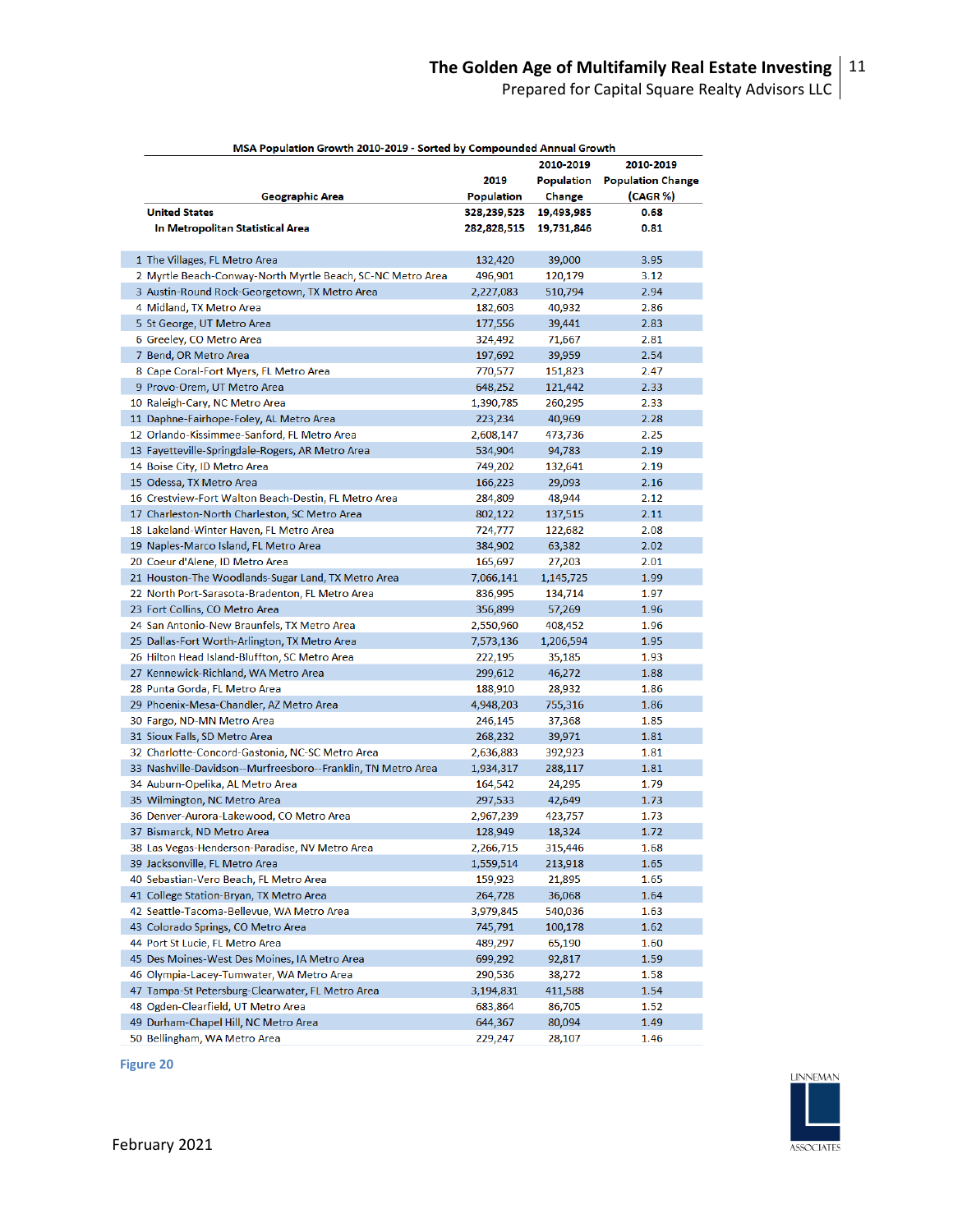|                                                           | April 1, 2010 to July 1, 2019     |                         |                                  |                      |                 |  |
|-----------------------------------------------------------|-----------------------------------|-------------------------|----------------------------------|----------------------|-----------------|--|
|                                                           |                                   |                         | <b>Net Migration</b>             |                      |                 |  |
| Top 25 MSAs - Population Growth 2010-2019                 | <b>Total Population</b><br>Change | <b>Natural Increase</b> | <b>Total</b><br><b>Migration</b> | <b>International</b> | <b>Domestic</b> |  |
| <b>United States</b>                                      | 19.481.418                        | 11,621,558              | 7,859,860                        | 7,859,860            | 0               |  |
| In Metropolitan Statistical Area                          | 19.721.343                        | 11.376,625              | 8,345,841                        | 7.556.506            | 789.335         |  |
| Dallas-Fort Worth-Arlington, TX Metro Area                | 1,206,599                         | 517,590                 | 686,884                          | 237,927              | 448.957         |  |
| Houston-The Woodlands-Sugar Land, TX Metro Area           | 1.145.654                         | 540.027                 | 602,610                          | 333,553              | 269.057         |  |
| Phoenix-Mesa-Chandler, AZ Metro Area                      | 755,074                           | 247.209                 | 505,500                          | 106,785              | 398.715         |  |
| Atlanta-Sandy Springs-Alpharetta, GA Metro Area           | 733,646                           | 343.765                 | 389.077                          | 144.048              | 245.029         |  |
| Washington-Arlington-Alexandria, DC-VA-MD-WV Metro Area   | 630.799                           | 428,108                 | 200,650                          | 326.958              | $-126,308$      |  |
| Miami-Fort Lauderdale-Pompano Beach, FL Metro Area        | 600.214                           | 178.095                 | 422.703                          | 615,283              | $-192.580$      |  |
| Seattle-Tacoma-Bellevue, WA Metro Area                    | 540,037                           | 201,727                 | 338,123                          | 198,637              | 139,486         |  |
| Austin-Round Rock-Georgetown, TX Metro Area               | 510,760                           | 149,806                 | 355,902                          | 62,740               | 293.162         |  |
| Orlando-Kissimmee-Sanford, FL Metro Area                  | 473,748                           | 103.875                 | 368,588                          | 181.996              | 186.592         |  |
| Riverside-San Bernardino-Ontario, CA Metro Area           | 425,683                           | 289.072                 | 138,230                          | 26.965               | 111.265         |  |
| Denver-Aurora-Lakewood, CO Metro Area                     | 423.631                           | 162.267                 | 257.992                          | 61.997               | 195.995         |  |
| Tampa-St. Petersburg-Clearwater, FL Metro Area            | 411,346                           | 12,252                  | 397,215                          | 104,814              | 292,401         |  |
| San Antonio-New Braunfels, TX Metro Area                  | 408,440                           | 146,693                 | 259.857                          | 45.348               | 214,509         |  |
| San Francisco-Oakland-Berkeley, CA Metro Area             | 396,210                           | 202.172                 | 194.735                          | 231,599              | $-36.864$       |  |
| Charlotte-Concord-Gastonia, NC-SC Metro Area              | 392,920                           | 110.931                 | 280,220                          | 49.640               | 230,580         |  |
| Los Angeles-Long Beach-Anaheim, CA Metro Area             | 385,842                           | 753.642                 | $-362.998$                       | 377.442              | $-740.440$      |  |
| Boston-Cambridge-Newton, MA-NH Metro Area                 | 320.424                           | 141.612                 | 182.147                          | 285.199              | $-103,052$      |  |
| New York-Newark-Jersey City, NY-NJ-PA Metro Area          | 319,905                           | 932,102                 | $-611,662$                       | 837,005              | $-1,448,667$    |  |
| Las Vegas-Henderson-Paradise, NV Metro Area               | 315,447                           | 105,372                 | 208,889                          | 23,319               | 185,570         |  |
| Minneapolis-St. Paul-Bloomington, MN-WI Metro Area        | 306,415                           | 209.124                 | 99.485                           | 87.847               | 11,638          |  |
| Nashville-Davidson--Murfreesboro--Franklin, TN Metro Area | 288,134                           | 88,741                  | 197,758                          | 39.422               | 158,336         |  |
| Portland-Vancouver-Hillsboro, OR-WA Metro Area            | 266,409                           | 96.518                  | 169.456                          | 47.983               | 121.473         |  |
| Raleigh-Cary, NC Metro Area                               | 260,292                           | 78,009                  | 180,756                          | 34,019               | 146,737         |  |
| San Diego-Chula Vista-Carlsbad, CA Metro Area             | 242.981                           | 204.933                 | 40.821                           | 107,098              | $-66,277$       |  |
| Columbus, OH Metro Area                                   | 220,263                           | 108,626                 | 112,154                          | 58,853               | 53,301          |  |

#### **Cumulative Estimates of the Components of Population Change**

Source: Census, Linneman Associates, LLC

#### **Figure 21**

Similarly, five of the top 10 \_ states with net state-to-state migration in 2019 are in the Southeast or Texas, with Florida gaining 144,000 residents from other states.

Linneman Associates expects population and economic growth in the Southeast and Texas to continue,

|                  | 2019 State-to-State Migration           |                                           |                                      |  |  |  |  |
|------------------|-----------------------------------------|-------------------------------------------|--------------------------------------|--|--|--|--|
| <b>State</b>     | <b>Moved</b> to<br><b>Another State</b> | <b>Moved from</b><br><b>Another State</b> | Net State-to-<br><b>State Change</b> |  |  |  |  |
|                  |                                         |                                           |                                      |  |  |  |  |
| <b>Florida</b>   | 457,301                                 | 601,611                                   | 144,310                              |  |  |  |  |
| <b>Texas</b>     | 453,015                                 | 559,661                                   | 106,646                              |  |  |  |  |
| Arizona          | 173,631                                 | 253,295                                   | 79.664                               |  |  |  |  |
| North Carolina   | 255,346                                 | 315,215                                   | 59.869                               |  |  |  |  |
| South Carolina   | 129,227                                 | 176,008                                   | 46,781                               |  |  |  |  |
| Colorado         | 198,416                                 | 240,600                                   | 42,184                               |  |  |  |  |
| <b>Tennessee</b> | 156,558                                 | 196,765                                   | 40.207                               |  |  |  |  |
| Washington       | 199,758                                 | 231,956                                   | 32,198                               |  |  |  |  |
| Georgia          | 253,565                                 | 284,541                                   | 30.976                               |  |  |  |  |
| Nevada           | 105,357                                 | 132,950                                   | 27,593                               |  |  |  |  |
| <b>Figure 22</b> |                                         |                                           |                                      |  |  |  |  |

driving demand for high quality multifamily housing. The region' s warm and sunny weather, low taxes, and limited NIMBYism (which keeps living costs low) fuels growth. The low cost of living and of doing business will continue to be the key drivers of growth in the Southeast and Texas. Notably, the region's net positive growth stems from both domestic and international movers.

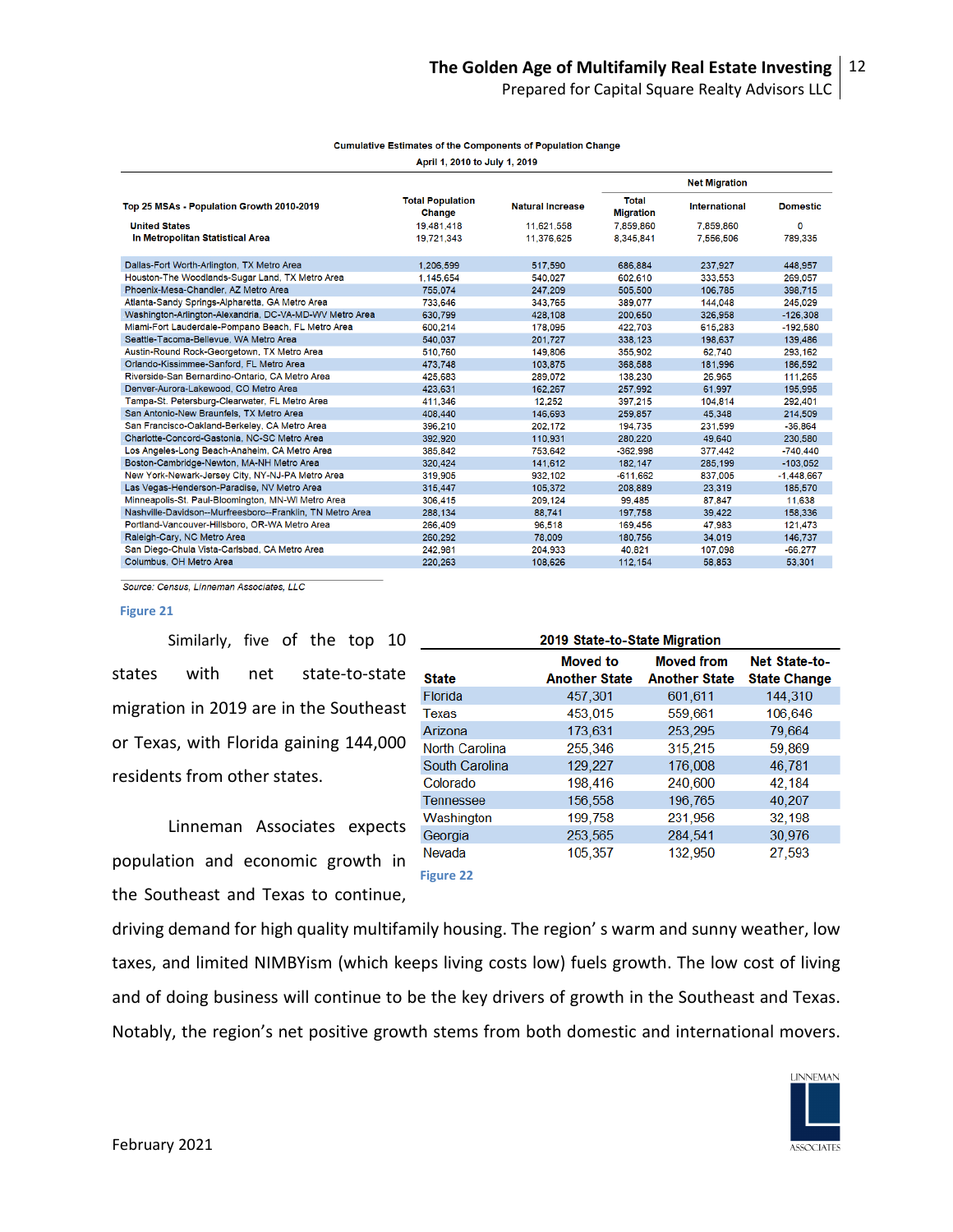Residents move for the low cost of living and high quality of life, while businesses move to where there are low input costs, ample labor, and efficient transportation networks. The region is experiencing a rise in agglomeration economies, which occur as firms cluster in a location and share a large pool of input resources (including skilled labor), resulting in increased efficiency, greater innovation, and declining costs. This in turn attracts related firms, workers, and customers to accommodate further growth. BMW, Michelin, The Home Depot, The Coca-Cola Company, and Lowes are just a few of the corporate headquarters in the Southeast. Tellingly, within the last decade, Hertz and Mercedes Benz moved their headquarters from New Jersey to Florida and Georgia, respectively, saving on labor and input costs, as well as taxes. In addition, CoStar, a national real estate data company, opted to open itssecond headquarters in Richmond, Virginia, instead of expanding in Bethesda due to cost savings, lower density, and ample access to an educated workforce. Amazon and Facebook also recently opened substantial facilities in the Richmond MSA. Thus, with assets in Gateway cities priced to perfection, commercial real estate investors should look to the Southeast for growth opportunities, particularly in secondary and tertiary markets.

Many such markets are undergoing localized renaissances, neighborhood by neighborhood, transforming from obsolete industrial to trendy mixed-use. These neighborhoods provide a full range of work, residential, and entertainment space in an easily accessible urban setting, and are attracting companies, young professionals, and entrepreneurs. Scott's Addition, Richmond's fastest growing neighborhood, is an illustration of a formerly industrial area that has become urbanized and is now a popular and hip place to live, work and play. The economic benefits are being felt in in-fill urban locations as well as ex-urban and suburban communities throughout the Southeast. The southward population migration in combination with the fundamental stability of regional economies and the ongoing redevelopment of neighborhoods will drive long-term demand for high-end apartments sought by educated and affluent young professionals.

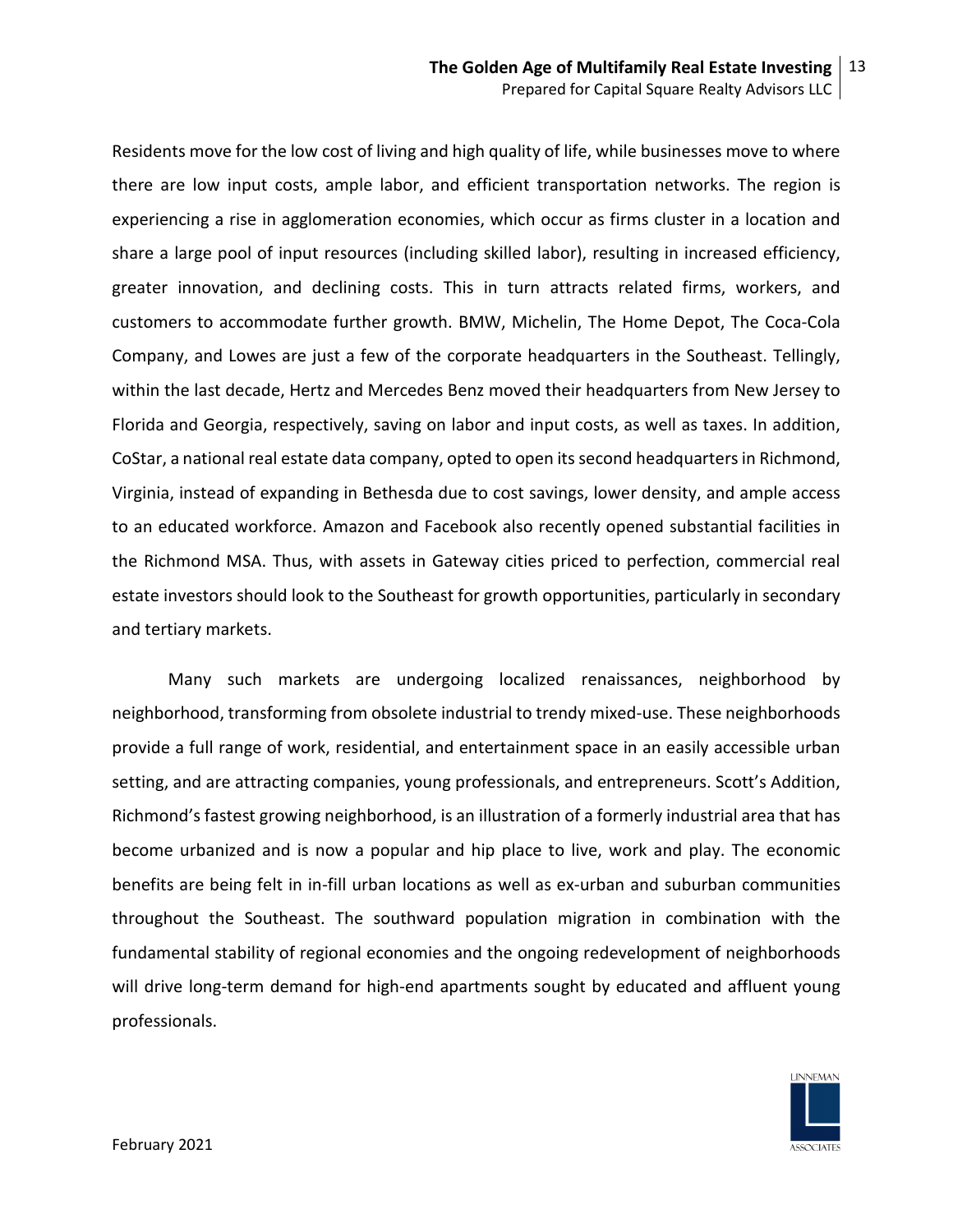Communities that embrace growth are communities with both high levels of latent demand and a willingness to approve growth. These areas also possess the social networks that tend to attract immigrants. Our research reveals that diverse local economies experience greater growth, as diversity increases the chance that an area is able to "ride the right horse." It is also true that the more diversified the economy, the less likely it is that an area becomes calcified by the social and political control of a single industry constituency. This is exemplified by Houston, which has boomed as it transformed from a pure play oil city to a more diversified economy, while New Orleans remained tied to the oil industry and stagnated. Atlanta, Austin, Charlotte, Raleigh-Durham, and Richmond are also examples of metro areas that have and continue to undergo economic rebirths.

# *Multifamily Demand Projections using Population Growth*

We use the 16 MSAs in the Southeast and Texas that achieve a top-50 standing for both absolute and relative net growth in population since 2010 as case studies to project the 5-year demand for multifamily units. Specifically, we apply the respective 2010-2019 compounded annual growth rates to 2019 populations and then use the MSA-specific average household size and homeownership rates to arrive at expected multifamily households. Based on this analysis, Houston, Texas, Austin, Orlando, and Nashville top the list of absolute population growth among those markets.

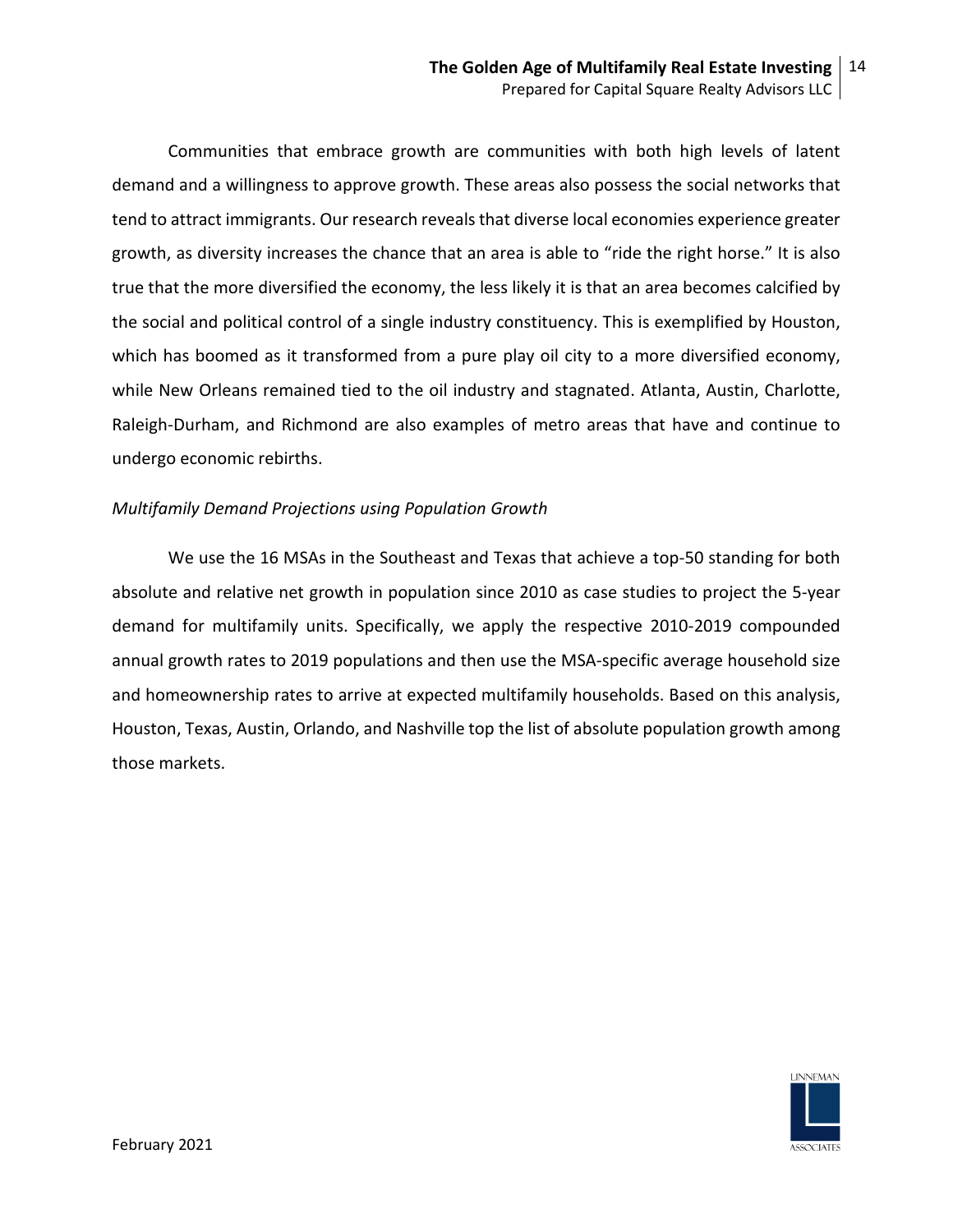Prepared for Capital Square Realty Advisors LLC

| 5-Year Multifamily Demand Projections                     |                   |           |                   |         |           |                |              |
|-----------------------------------------------------------|-------------------|-----------|-------------------|---------|-----------|----------------|--------------|
|                                                           | 2019              | 2010-2019 | Proj. 5-Year      | Avg. HH | Proj. New | <b>HO Rate</b> | Proj. Rental |
| <b>MSA</b>                                                | <b>Population</b> | CAGR (%)  | <b>Pop Growth</b> | Size    | HHs       | (%)            | HHs          |
| Austin-Round Rock-Georgetown, TX Metro Area               | 2,227,083         | 2.9       | 346,838           | 2.67    | 129,902   | 57.6           | 55,078       |
| Cape Coral-Fort Myers, FL Metro Area                      | 770,577           | 2.5       | 99,904            | 2.65    | 37,700    | 75.5           | 9,236        |
| Charleston-North Charleston, SC Metro Area                | 802,122           | 2.1       | 88,341            | 2.58    | 34,241    | 67.5           | 11,128       |
| Charlotte-Concord-Gastonia, NC-SC Metro Area              | 2,636,883         | 1.8       | 247,293           | 2.65    | 93,318    | 65.4           | 32,288       |
| Dallas-Fort Worth-Arlington, TX Metro Area                | 7,573,136         | 1.9       | 766,540           | 2.84    | 269,908   | 59.5           | 109,313      |
| Fayetteville-Springdale-Rogers, AR Metro Area             | 534,904           | 2.2       | 61,216            | 2.67    | 22,927    | 61.3           | 8,873        |
| Houston-The Woodlands-Sugar Land, TX Metro Area           | 7,066,141         | 2.0       | 729,748           | 2.87    | 254,268   | 60.1           | 101,453      |
| Jacksonville, FL Metro Area                               | 1,559,514         | 1.7       | 133,210           | 2.61    | 51,038    | 66.0           | 17,353       |
| Lakeland-Winter Haven, FL Metro Area                      | 724,777           | 2.1       | 78,654            | 2.98    | 26,394    | 69.3           | 8,103        |
| Myrtle Beach-Conway-North Myrtle Beach, SC-NC Metro Area  | 496,901           | 3.1       | 82,628            | 2.48    | 33,318    | 75.8           | 8,063        |
| Nashville-Davidson--Murfreesboro--Franklin, TN Metro Area | 1,934,317         | 1.8       | 181,322           | 2.59    | 70,008    | 65.8           | 23,943       |
| North Port-Sarasota-Bradenton, FL Metro Area              | 836,995           | 2.0       | 85,710            | 2.49    | 34,422    | 76.6           | 8,055        |
| Orlando-Kissimmee-Sanford, FL Metro Area                  | 2,608,147         | 2.3       | 307,235           | 2.89    | 106,310   | 61.9           | 40,504       |
| Raleigh-Cary, NC Metro Area                               | 1,390,785         | 2.3       | 169,688           | 2.63    | 64,520    | 65.6           | 22,195       |
| San Antonio-New Braunfels, TX Metro Area                  | 2,550,960         | 2.0       | 259,674           | 3.03    | 85,701    | 62.7           | 31,966       |
| Tampa-St Petersburg-Clearwater, FL Metro Area             | 3,194,831         | 1.5       | 254,413           | 2.56    | 99,380    | 66.7           | 33,094       |

Source: Linneman Associates LLC, Census, 2019 American Community Survey

**Figure 23**

### *Multifamily Demand Projections Using Employment Growth*

*Houston Case Study*

Linneman Associates forecasts MSA employment using two methods: a statistical analysis and an alpha-beta analysis. The alpha-beta analysis examines how employment in a given MSA is expected to perform based on U.S. employment trends. We calculated a statistical equation, which summarizes how a 100-basis point change in the national variable affects the local indicator. The equation consists of a constant ("alpha") and a "beta", which is a multiplier applied to the national percent change in employment. The alpha indicates MSA growth that is independent of national growth. Our statistical regression forecast is net of construction jobs due to the volatility and short-term nature of that sector. Using currently "out of favor" Houston as a case study, Linneman Associates' statistical analysis forecasts that the MSA will add about 429,000 non-construction jobs through 2025. Linneman Associates' "beta" or covariance analysis examines how various economic indicators behave in individual metropolitan areas based on national economic changes.

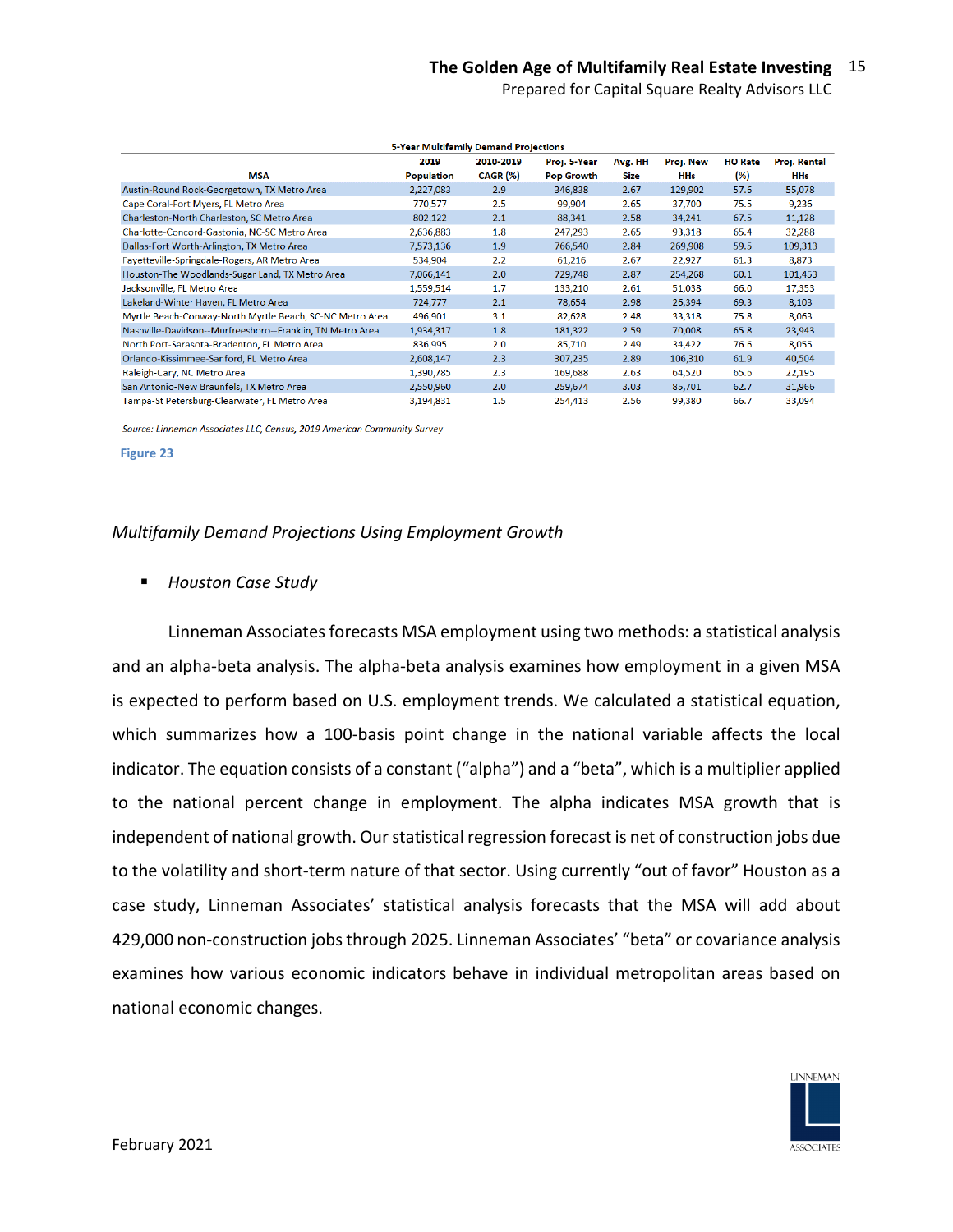Prepared for Capital Square Realty Advisors LLC

| <b>Beta Analysis Employment Projection</b> |                     | <b>Houston Metro Area Multifamily Demand-Supply Analysis</b> |             |                             |           |
|--------------------------------------------|---------------------|--------------------------------------------------------------|-------------|-----------------------------|-----------|
|                                            | (Jobs in thousands) |                                                              |             | <b>Forecast Methodology</b> |           |
| <b>U.S.</b>                                |                     |                                                              | <b>Beta</b> | <b>Statistical</b>          | Average   |
| 4Q20 Employment                            | 142,624             | New Non-Construction Job Forecast Thru 2024 (000s)           | 444         | 429                         | 437       |
| Proj. 4Q25 Employment                      | 159,999             |                                                              |             |                             |           |
| Proj. New Jobs Thru 2025                   | 17,375              | <b>Multifamily Market</b>                                    |             |                             |           |
| Proj. Job Growth (%) Thru 2025             | 12.2%               | Historical Occupied MF Units/Worker                          | 0.223       | 0.223                       | 0.223     |
|                                            |                     | <b>Projected MF Demand (Units)</b>                           | 99,145      | 95,946                      | 97,546    |
| <b>Houston MSA</b>                         |                     | Pipeline as of 4Q20*                                         | 42,716      | 42,716                      | 42,716    |
| <b>Employment Alpha</b>                    | 1.10                | Supply (Shortage)/Overage                                    | $-56,429$   | -53,230                     | $-54,830$ |
| <b>Employment Beta</b>                     | 0.81                | <b>MF</b> Inventory                                          | 659,188     | 659,188                     | 659,188   |
| Proj. Job Growth (%) Thru 2020             | 15.8%               | MF Demand as % of Inventory                                  | 15.0%       | 14.6%                       | 14.8%     |
|                                            |                     | MF Pipeline as % of Inventory                                | 6.5%        | 6.5%                        | 6.5%      |
| Est. Non-Construction Jobs as of 4020      | 2,800               | Supply Excess/(Shortage) as a % of Inventory (bps)           | $-860$      | $-810$                      | -830      |
| Proj. New Non-Construction Jobs (beta)     | 444                 |                                                              |             |                             |           |
| Est. Payroll Jobs as of 4Q20               | 3,037               | Source: BLS, Linneman Associates                             |             |                             |           |
| Proj. New Total Payroll Jobs (beta)        | 481                 | *Pipeline: 16,069 units U/C + 26,647 planned                 |             |                             |           |

\*Pipeline: 16,069 units U/C + 26,647 planned

Source: BLS, Linneman Associates

Estim. MSA and Actual U.S. payroll data through December 2020

**Figure 24**

Based on Linneman Associates' estimate that U.S. employment will grow by 17.4 million jobs, or 12.2% of the national employment base, through 2025, Houston's non-construction job base is expected to grow by a corresponding 444,000 (15.8%) over the same period. Thus, the statistical (429,000 new jobs) and the beta (444,000) methods project similar 5-year job growth in Houston, with an average of 437,000 new non-construction jobs by year-end 2025. With projected employment, we apply the historical ratio of occupied multifamily units per worker for Houston (a ratio that changes very little over time) to arrive at about 98,000 projected multifamily units through 2025. Note that this is in line with the 101,000-units projected based on the population forecast method. Comparing these demand projections to the broker-reported 43,000-unit construction pipeline in Houston reveals a 51,000-unit supply shortfall, or 7.8% of inventory, through 2025.

### *Richmond Case Study*

We ran a similar analysis for Richmond, VA using only the beta forecasting methodology. As the capital of Virginia, Richmond benefits from continued growth of D.C. and Northern Virginia. The metro also has a low cost of doing business, including a 6% corporate tax rate and electric rates that are 30% below the national average. It is also home to numerous universities. Linneman Associates' Richmond analysis similarly reveals an expected supply shortfall of nearly

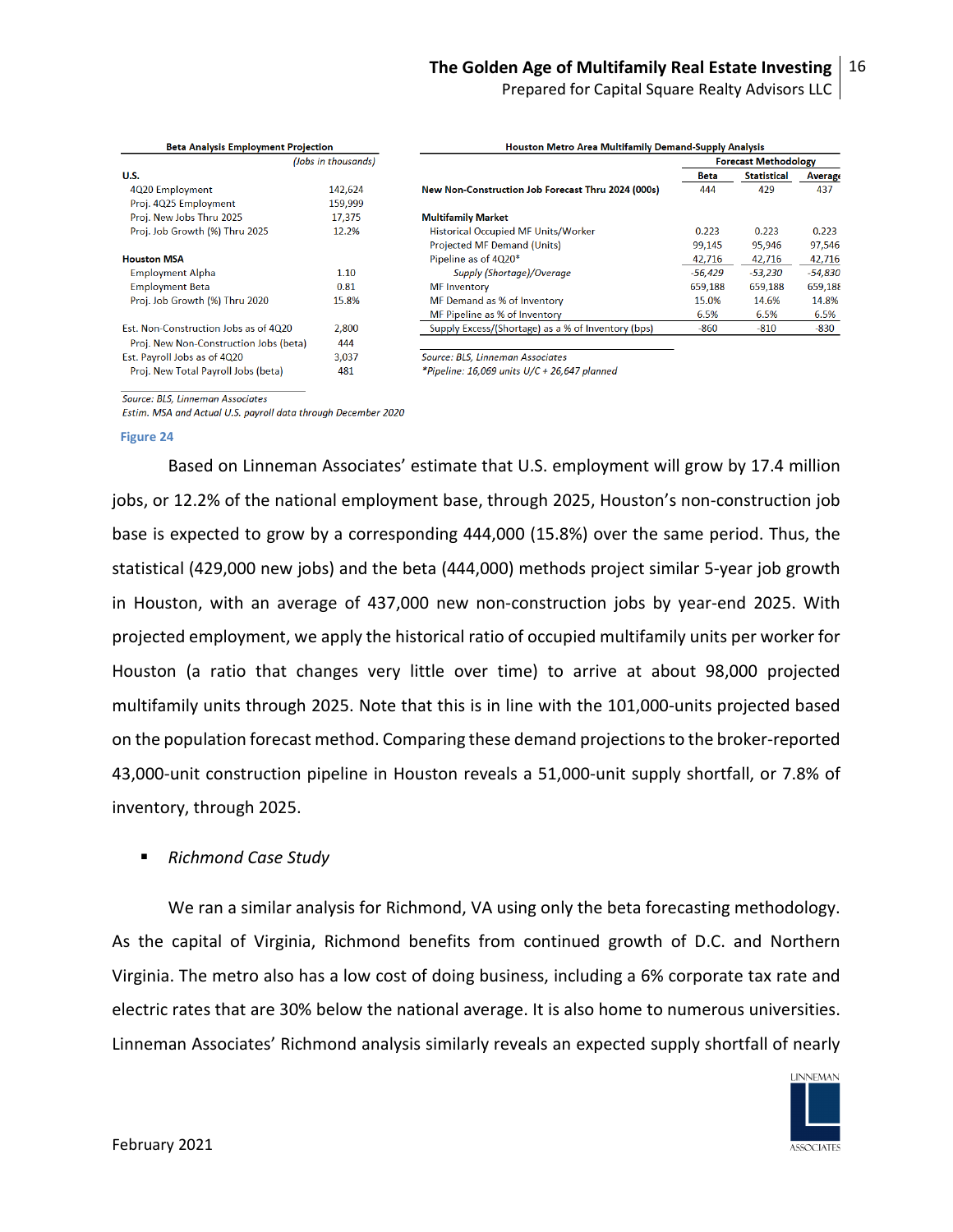3,300 units (0.5% of inventory) over the next five years. This assumes that 100% of the units under construction, 50% of the planned units, and 25% of the proposed units are completed.

| <b>Beta Analysis Employment Projection</b> |                     | <b>Richmond Metro Area Multifamily Demand-Supply Analysis</b>                |             |  |
|--------------------------------------------|---------------------|------------------------------------------------------------------------------|-------------|--|
|                                            | (Jobs in thousands) |                                                                              | <b>Beta</b> |  |
| U.S.                                       |                     |                                                                              | Forecast    |  |
| 4Q20 Employment                            | 142,624             | New Non-Construction Job Forecast Thru 2024 (000s)                           | 78          |  |
| Proj. 4Q25 Employment                      | 159,999             |                                                                              |             |  |
| Proj. New Jobs Thru 2025                   | 17,375              | <b>Multifamily Market</b>                                                    |             |  |
| Proj. Job Growth (%) Thru 2025             | 12.2%               | <b>Historical Occupied MF Units/Worker</b>                                   | 0.142       |  |
|                                            |                     | Projected MF Demand (Units)                                                  | 11,030      |  |
| <b>Richmond MSA</b>                        |                     | Pipeline as of 4Q20*                                                         | 7,754       |  |
| <b>Employment Alpha</b>                    | 0.12                | Supply (Shortage)/Overage                                                    | $-3,276$    |  |
| <b>Employment Beta</b>                     | 0.97                | <b>MF</b> Inventory                                                          | 659,188     |  |
| Proj. Job Growth (%) Thru 2020             | 12.5%               | MF Demand as % of Inventory                                                  | 1.7%        |  |
|                                            |                     | MF Pipeline as % of Inventory                                                | 1.2%        |  |
| Est. Non-Construction Jobs as of 4Q20      | 622                 | Supply Excess/(Shortage) as a % of Inventory (bps)                           | -50         |  |
| Proj. New Non-Construction Jobs (beta)     | 78                  |                                                                              |             |  |
| Est. Payroll Jobs as of 4Q20               | 662                 | Source: BLS, Linneman Associates                                             |             |  |
| Proj. New Total Payroll Jobs (beta)        | 82                  | *Pipeline: 2,125 units U/C + 50% of 3,585 planned + 25% of 8,179 prospective |             |  |

Source: BLS, Linneman Associates

Estim. MSA and Actual U.S. payroll data through December 2020

**Figure 25**

Richmond payroll employment stood at 662,000 at year-end 2020, reflecting the recovery of 42,000 jobs since the shutdown low seen in April. The current level is just 5% below prepandemic employment in the MSA. Since 1990, the Richmond MSA unemployment rate has been, on average, 150 bps lower than the national rate. The MSA and U.S. unemployment rates were 2.8% and 3.5%, respectively, prior to the pandemic shutdown. They rose to 11.7% and 14.8%, respectively, and stood at 5.2% and 6.7% at the end of 2020.



**Figure 26 Figure 27**

Based on our alpha-beta model, Linneman Associates projects that the MSA will add 82,000 jobs over the next 5 years, fueling significant economic growth, including demand for

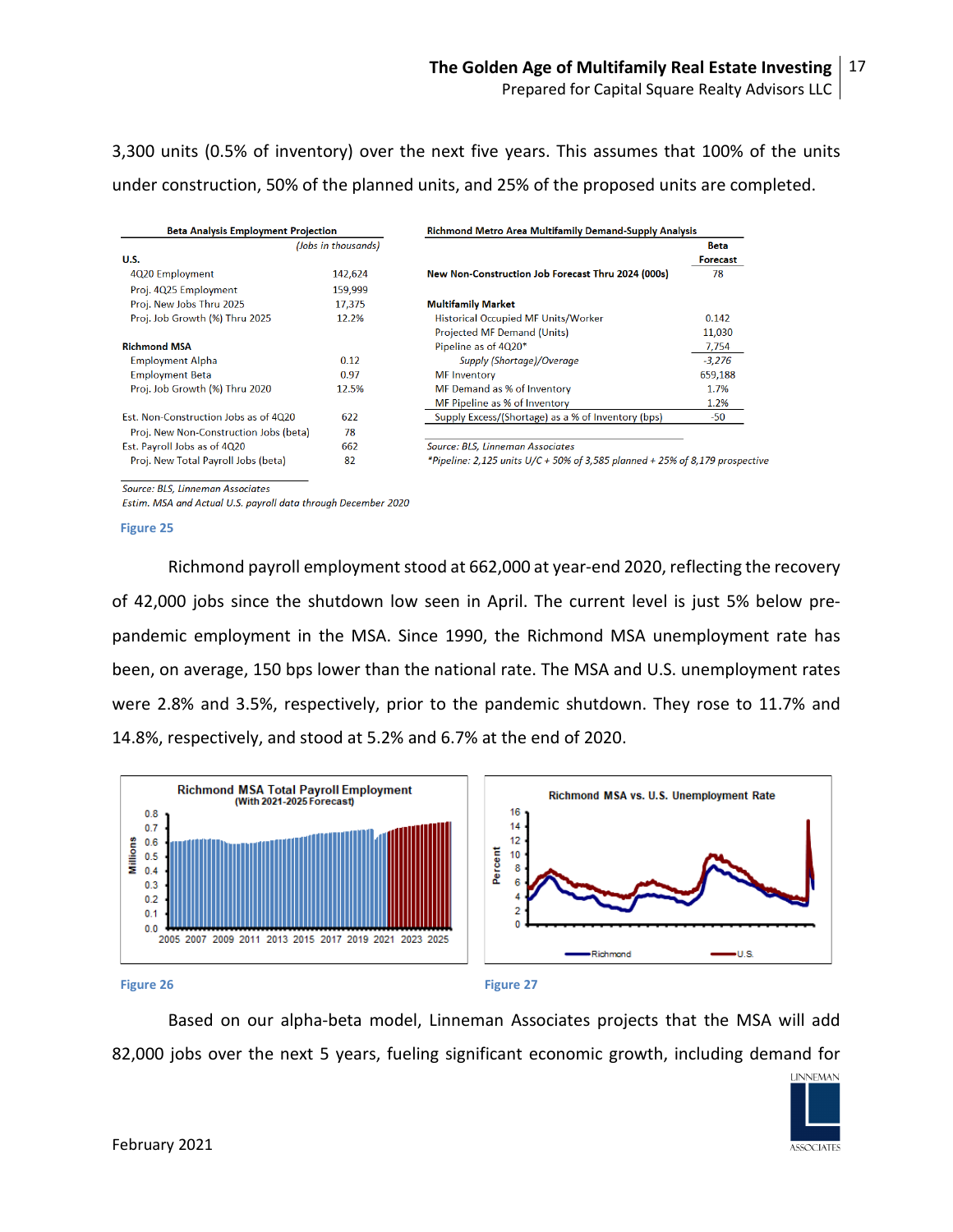multifamily housing. With an employment beta of 0.97, Richmond's employment base generally increases or decreases in line with national growth on a percentage basis. This correlation was clearly illustrated during the Financial Crisis recovery and is expected to continue. The MSA has an alpha of 0.12 and a break-even point of -0.13. The alpha indicates that even when national employment growth is zero, Richmond area employment grows by 0.12% per year. The breakeven point indicates that U.S. employment can decrease by as much as 0.13%, and Richmond employment growth would still be positive.



As a pipeline benchmark, the Richmond MSA has averaged 1,127 multifamily unit (in structures with 5+ units) permits annually since 1995. The 25-year low of 75 was seen 2000, while the region reached a high of 3,489 units permitted in 2019. In 2020, 2,128 multifamily permits were issued, which is 89% above the long-term average.

It is instructive to examine HUD's historical time series of the 40<sup>th</sup> percentile market rents in the Richmond MSA. Real rents (in 2020 dollars) paid by the 40<sup>th</sup> percentile renter in the MSA are at \$1,115 per unit in 2021. This is in comparison to the 1993 low of \$796 per unit and the 2019 high of \$1,219. The 1985-2020 average is \$996 per unit. Multifamily rents in the MSA are on a long-term upward trend, despite modest dips occurring during recessionary periods.

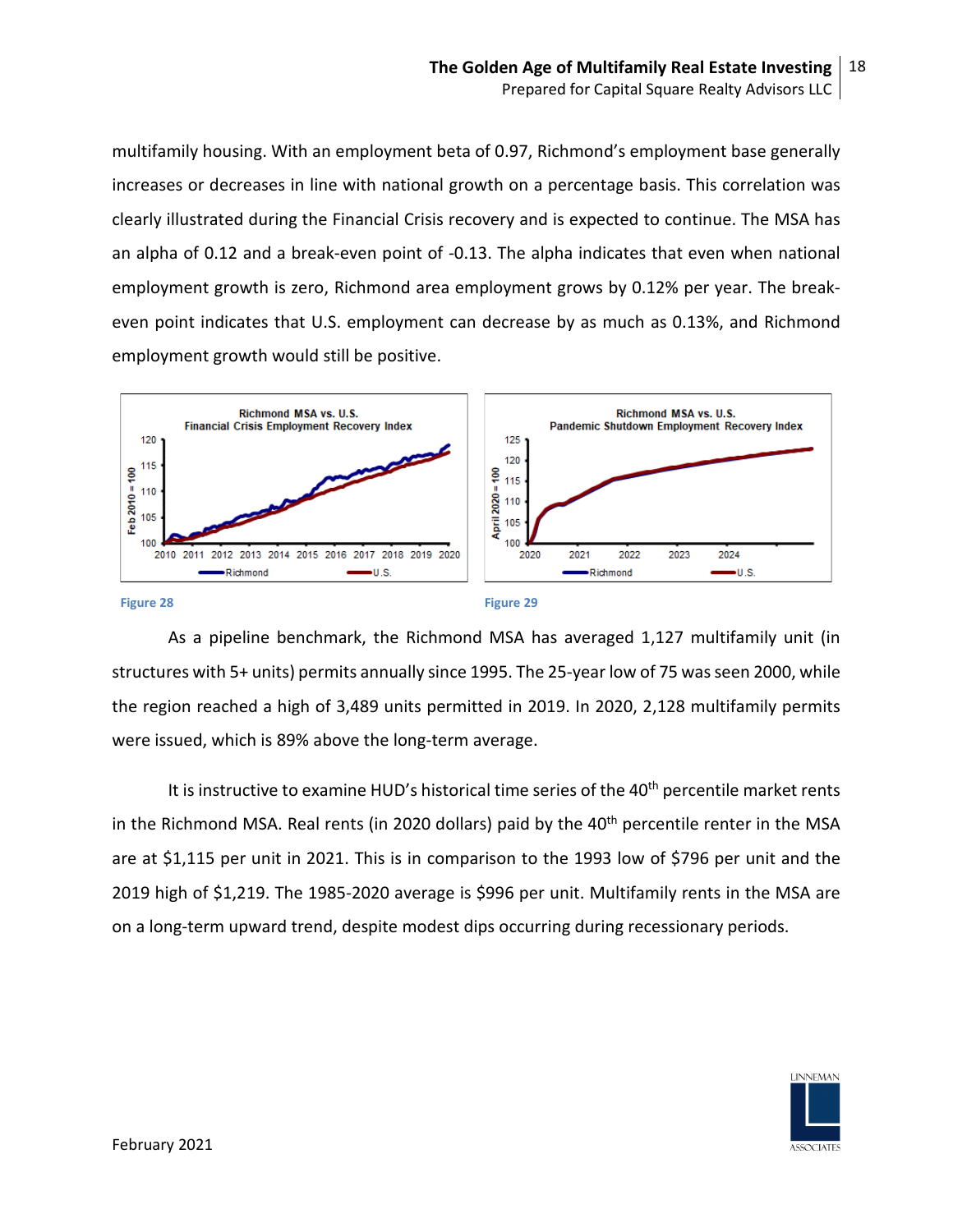

While sales transaction data is limited for the Richmond multifamily investment market, Real Capital Analytics reports that the average price per unit (real 2020 dollars) was \$154,000 in the fourth quarter of 2020. This is in comparison to \$220,000 and \$240,000 per unit in the prior year and quarter, respectively. Four-quarter rolling sales volume peaked in 2019 and stood at the long-term average in 2020.

With its educated labor pool, low cost of living and doing business, strong ties to the federal government, and moderate climate, Virginia is an attractive place to live and conduct business. Linneman Associates has a long-term positive outlook for Richmond's multifamily investment market.





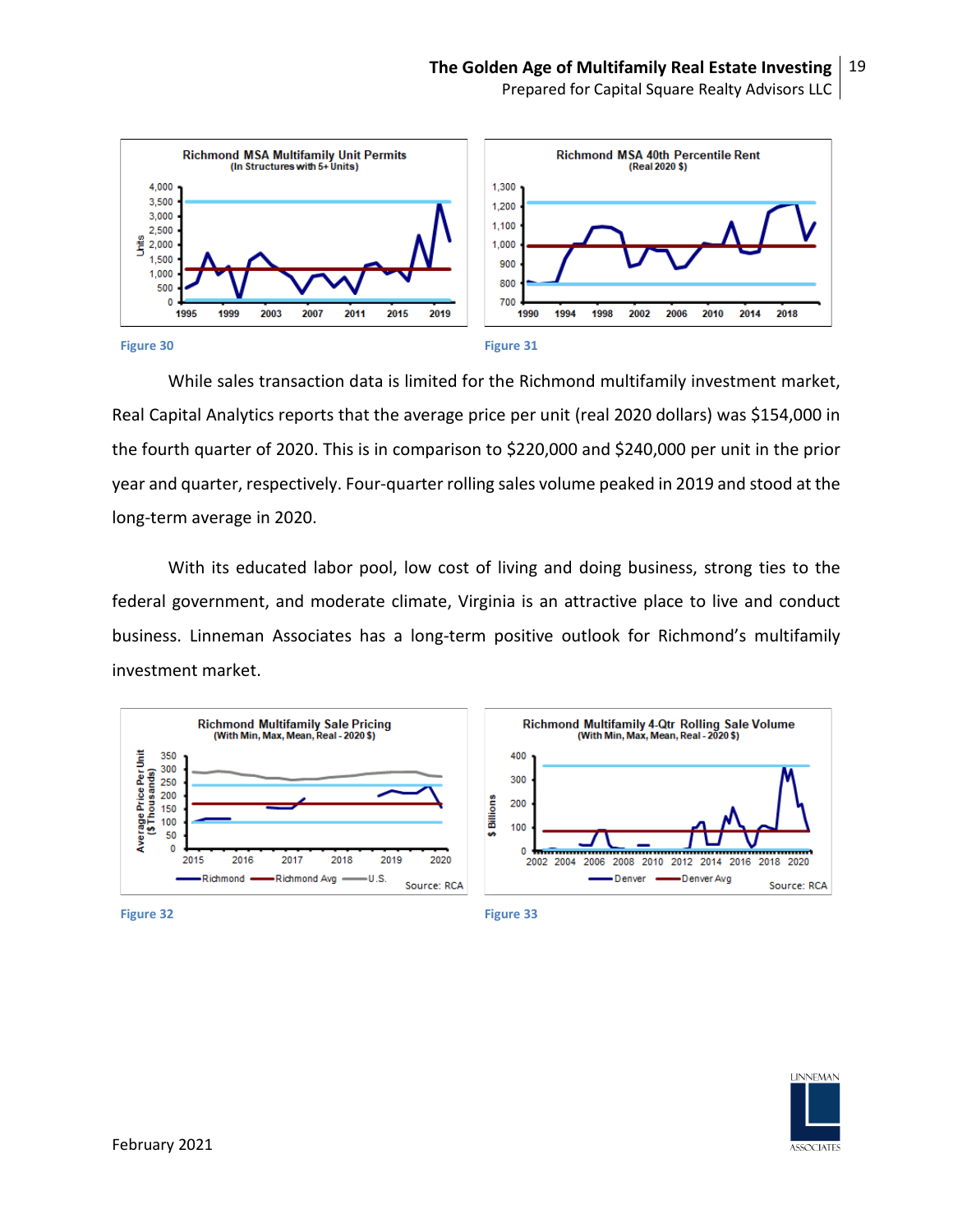## *Demographic Trends Fuel Rental Demand*

When discussing multifamily demand, it is impossible to avoid the 62 million strong Millennial generation (born 1981-1996 according to Pew Research), who are 24 to 39 years old and appeared to be in no rush to experience homeownership until involuntary savings suddenly materialized. Figure 27



illustrates the birth years and corresponding ages of each generation. The rental propensity rate for heads of household below 35 years old steadily increased from 2004-2016, to 65.5%. This was partially out of necessity, as younger generations are increasingly saddled with student debt and, prior to COVID-19, have been unable to assemble the requisite down payment due to prolonged low interest rates. While the below-35-year-old cohort rental propensity has dropped since 2016, the latest level (63.3%) is still 230 bps above the long-term average.



Further exacerbating their housing choices, home prices are at all-time highs, while wage growth has been muted. As a result, renters are staying put for a longer period of time than previous generations. According to the U.S. Census Current Population Survey, 35.2% of renters who had been in their homes for at least a year in 1987 moved somewhere else in 1988. In contrast, this rate was cut nearly in half, to 17.8%, between 2019 and 2020. Thus, it makes sense

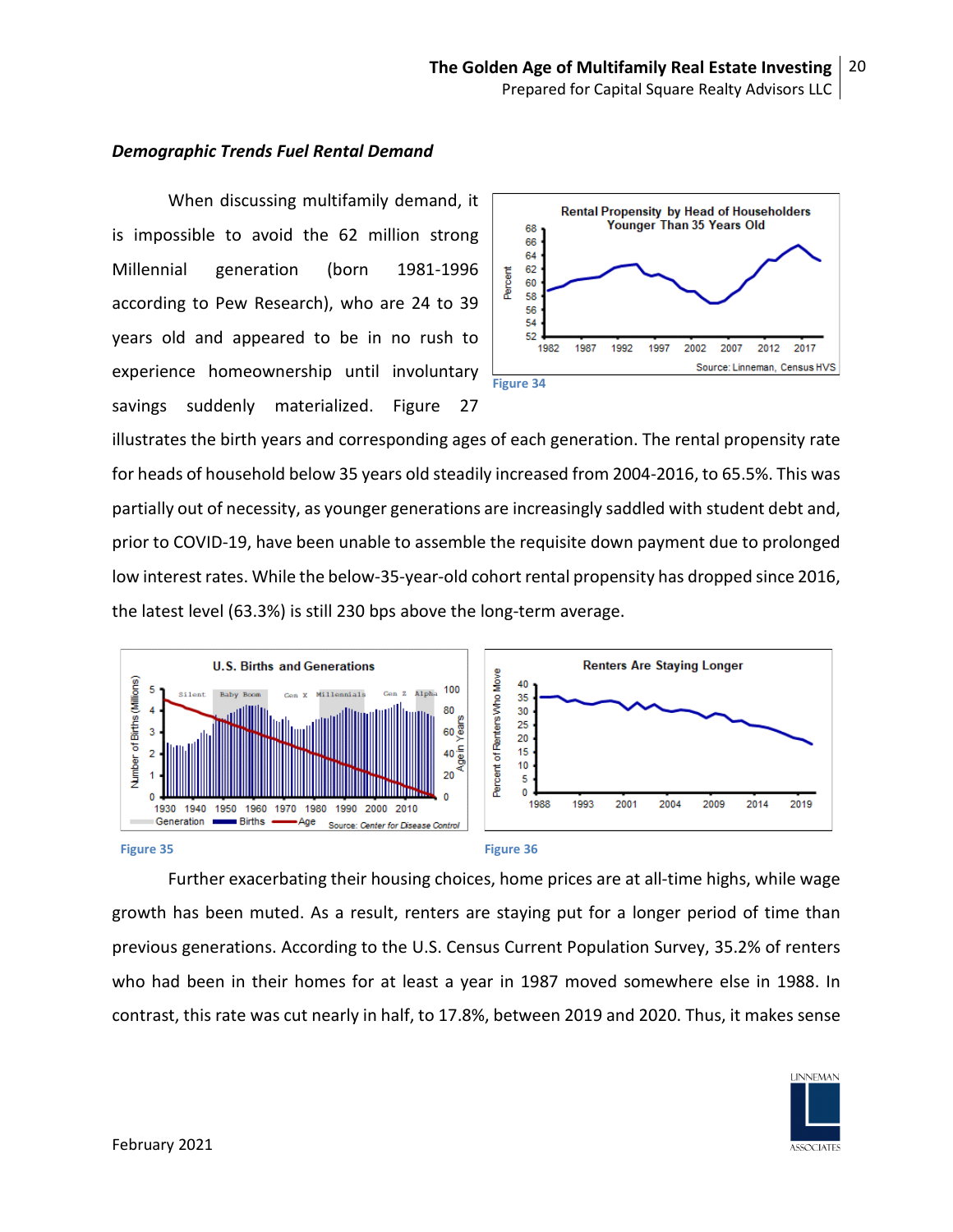that rental propensity rates for the 35-45-year-old cohort registered the greatest increases over the last 15 years, stabilizing just below 40% or 540 bps above the long-term average.

While much is made of the Millennials, they are not the only ones driving multifamily demand. Notably, their successors in Gen Z (born 1997-2012) numbered 65.3 million births, with the leading edge of 23-year-olds now well within the traditional prime renting age. In fact, the average number of births per year for the Millennials was 3.8 million, while Gen Z averaged nearly 4.1 million per year.



Since 2012, rental propensity rates for heads of households older than 65 also increased sharply and have stabilized at 21.4%, or just 10 bps below the long-term average. Retiring Boomers (born 1946-1964) seek to locate where it is warm and close to their grandchildren, which bodes well for the Southeast and Texas, particularly the drier parts. In addition, Boomers will age with greater wealth and income than any previous generation. Thus, they will desire easy-to-navigate, warm, safe communities that provide all of their preferred creature comforts. But as Boomers age, they will also seek access to the best medical facilities in the world. The emergence of high-quality medical facilities throughout the Southeast and Texas, such as in Richmond, Virginia and the Research Triangle in North Carolina, will be a key box to check off for the retiree population.

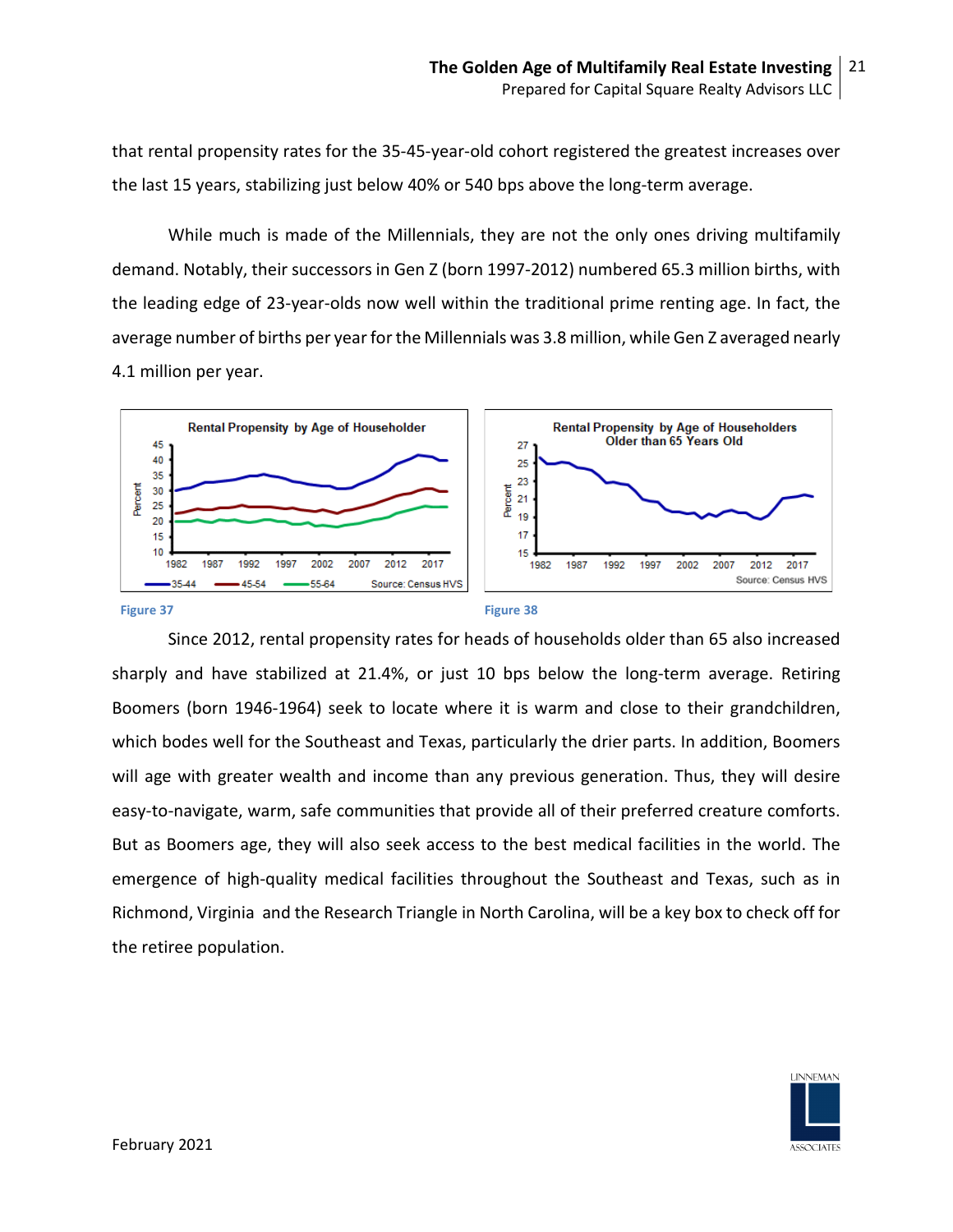### *Conclusion*

Prior to the pandemic, the U.S. economy was fundamentally strong, with no housing or auto supply excesses that often signal typical cyclical downturns. The trajectory of the recovery will have almost nothing to do with cyclical adjustments but rather will depend both on when governments allow us to do things and when we decide it is safe to do things. Linneman Associates projects that the U.S. economy will grow modestly in the first half of 2021, but as widespread vaccinations take place, growth will notably pick up speed late in the year. This unprecedented trajectory will look like the flight of a butterfly flying uphill, slowly forward but with fits, stops, detours, and starts. There are a number of encouraging signs of recovery in early 2021, from the emergence of an orchestrated roll-out of vaccines by the Biden administration to a sharp decline in the economic uncertainty index to modest increases in consumer and business confidence. Numerous metrics, including but not limited to real GDP, retail sales, corporate profits, housing starts, home prices, household net worth, and auto production are at or near pre-pandemic levels. In addition, mobility is on the rise at airports as well as on public transportation.

Linneman Associates examined the historical relationship between employment growth and commercial property vacancy rates and determined that over the long term, for every 100 bp (1%) increase in U.S. employment, the U.S. multifamily vacancy rate declines by 26 bps. Linneman Associates projects that the U.S. will add 17.5 million net new jobs in 2021-2025, resulting in an anticipated decline of 320 bps in the U.S. retail vacancy over that period. Because the single most important factor in determining future population growth is past growth, the Southeast and Texas are particularly attractive multifamily investment markets. In addition, these regions benefit from low taxes, good weather, low barriers to entry, and an openness to growth.

As the Fed intended with its "QE Infinity" monetary injections, there is significant liquidity in the capital markets. Linneman Associates anticipates that inflation over the next decade will

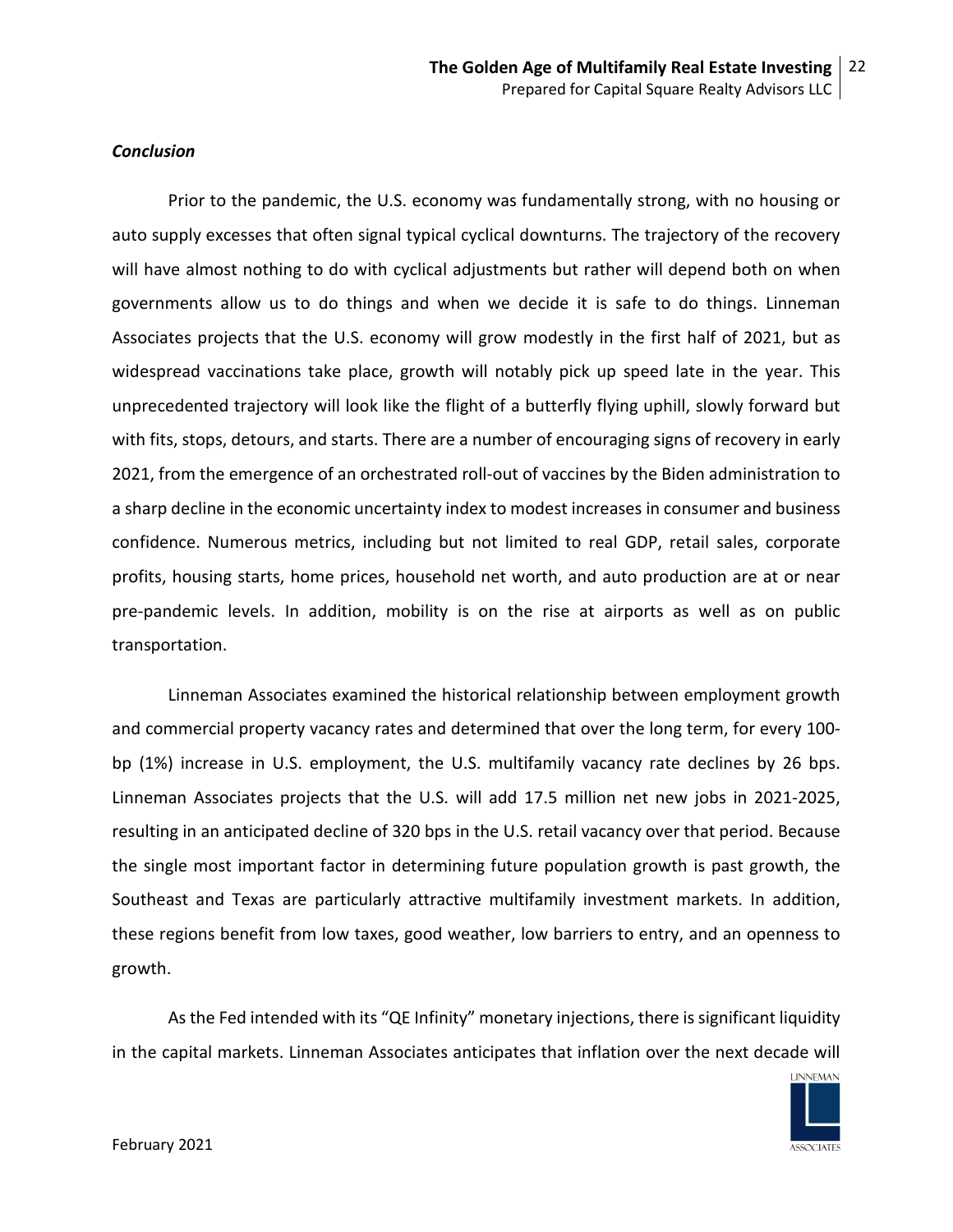be concentrated in investable assets (rather than consumer goods), as that is where banks will disproportionately direct their capital. As a result, Linneman Associates expects commercial real estate cap rates to fall over the next decade as the money injected during the Fed's "QE Infinity" chases assets.